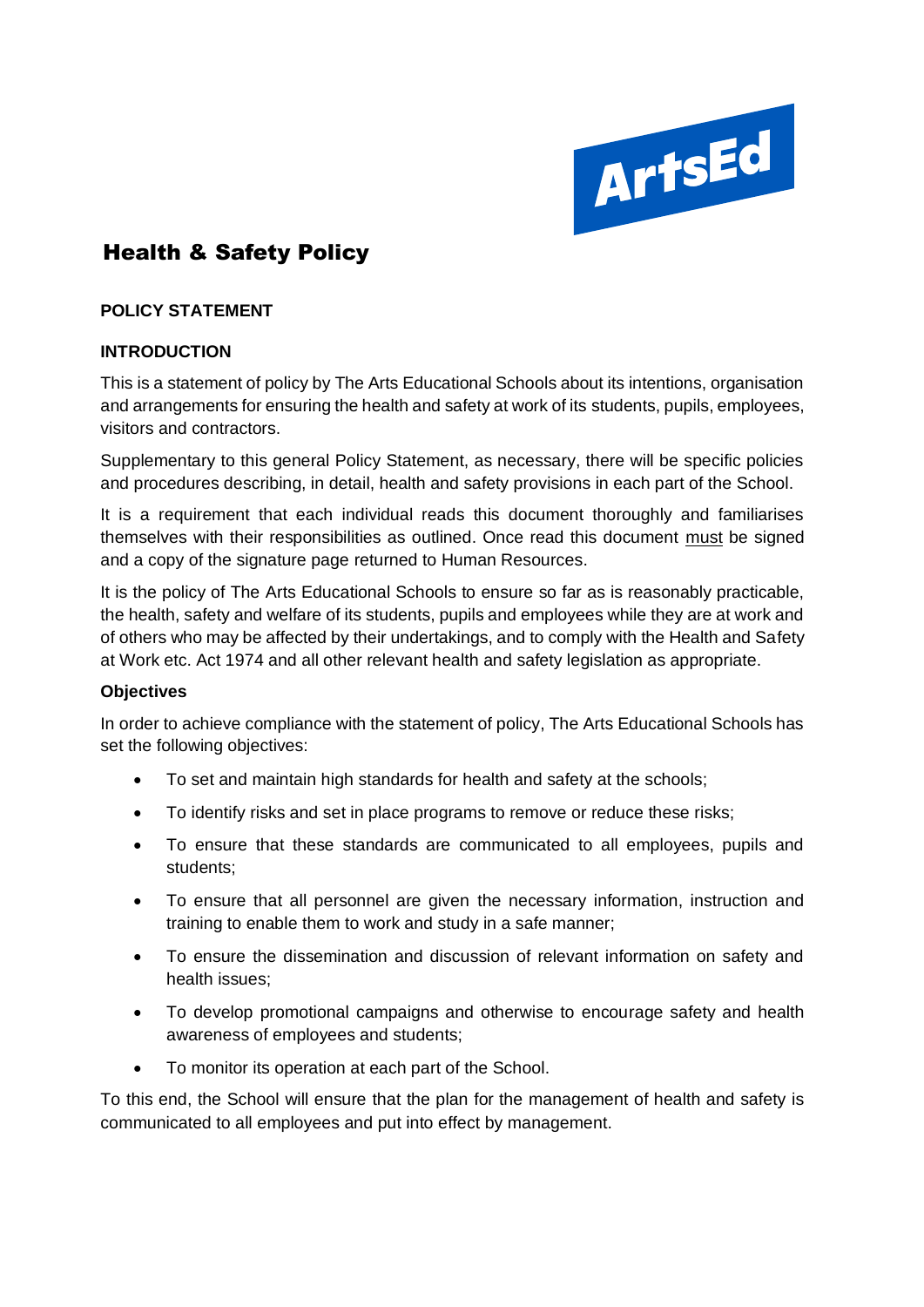All pupils, students and employees are reminded of their personal legal responsibilities and asked to do everything they can to prevent injury to themselves and to others, and for our part, the Schools will provide all necessary training, information and instruction to all our staff.

Adequate financial, human and other resources will be made available to ensure the effective implementation of this policy, and proper monitoring procedures will be established to monitor health and safety performance and ensure good communication and co-ordination.

The need for consultation with all personnel on all matters affecting their health, safety and welfare is recognised and Health and Safety is a standing agenda item at all staff and board meetings throughout the organisation

The organisation undertakes:

- To provide and maintain equipment and systems of work that are safe and without risks to health.
- To ensure safety and the absence of risks to health in connection with the use, handling, storage and transport of articles and substances.
- To provide such information, instruction and training as is necessary to ensure the health and safety at work of employees.
- To maintain all places of work under our control, including means of access and exit, in a condition that is safe and without risk to health.
- To provide and maintain a working environment that is safe and without risk to health, and to provide appropriate facilities for welfare.
- To ensure the progressive identification and assessment of all risks, and their elimination or control.
- To make arrangements for effective joint consultation with all personnel on health and safety.
- To comply with the statutory requirements as a minimum standard for health, safety and welfare of staff, and all others, in particular those toward whom we have statutory obligations.
- To ensure that effective arrangements exist to deal with any emergency.
- To ensure that the responsibilities of management are assigned at all levels and that their roles are defined.
- To recognise the link between efficiency, health and safety and to minimise the costs, losses and disruption which arise from accidents, ill health and dangerous occurrences.
- To ensure that all personnel are aware that they are required to work safely and to cooperate with The Arts Educational Schools in all matters that affect their health and safety at work.
- To supply equipment that is safe for use.

| Signed. |  |  |
|---------|--|--|
| Posi    |  |  |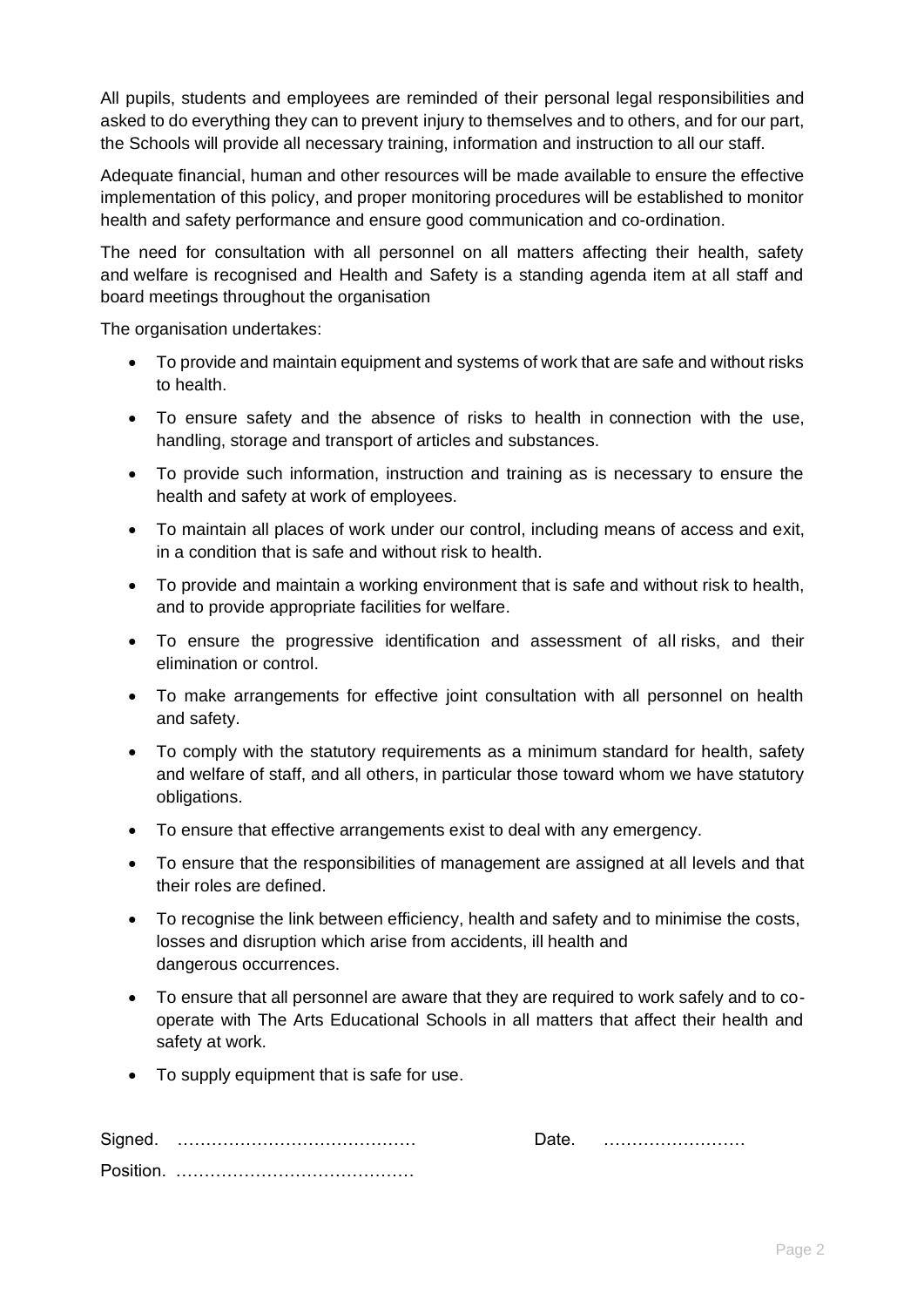# **POLICY REVIEW**: **ORGANISATIONAL DUTIES and RESPONSIBILITIES**

The effectiveness of general policy statements and other specific policies in use throughout the School will be regularly reviewed and revised as and when necessary.

Overall and final responsibility for Health and Safety is that of the Principal, Chris Hocking

Day-to-day responsibility for ensuring this policy is put into practice is delegated to the Health & Safety Committee

To ensure that Health and Safety standards are maintained and improved, the following people have responsibility in the following areas:

| <b>Name</b>           | Responsibility                                                                       |
|-----------------------|--------------------------------------------------------------------------------------|
| Chris Hocking         | Strategic implementation and monitoring                                              |
| Jane Morton           | Operational implementation and monitoring. May deputise for<br>Principal as required |
| R B Health and Safety | Advice on policy and procedure                                                       |
|                       | Health & Safety Committee Operational implementation and monitoring                  |
| <b>Frank Daniel</b>   | Operational implementation                                                           |
| Cheryl Jarman         | Operational implementation                                                           |

### **Health and Safety Organisational Chart**

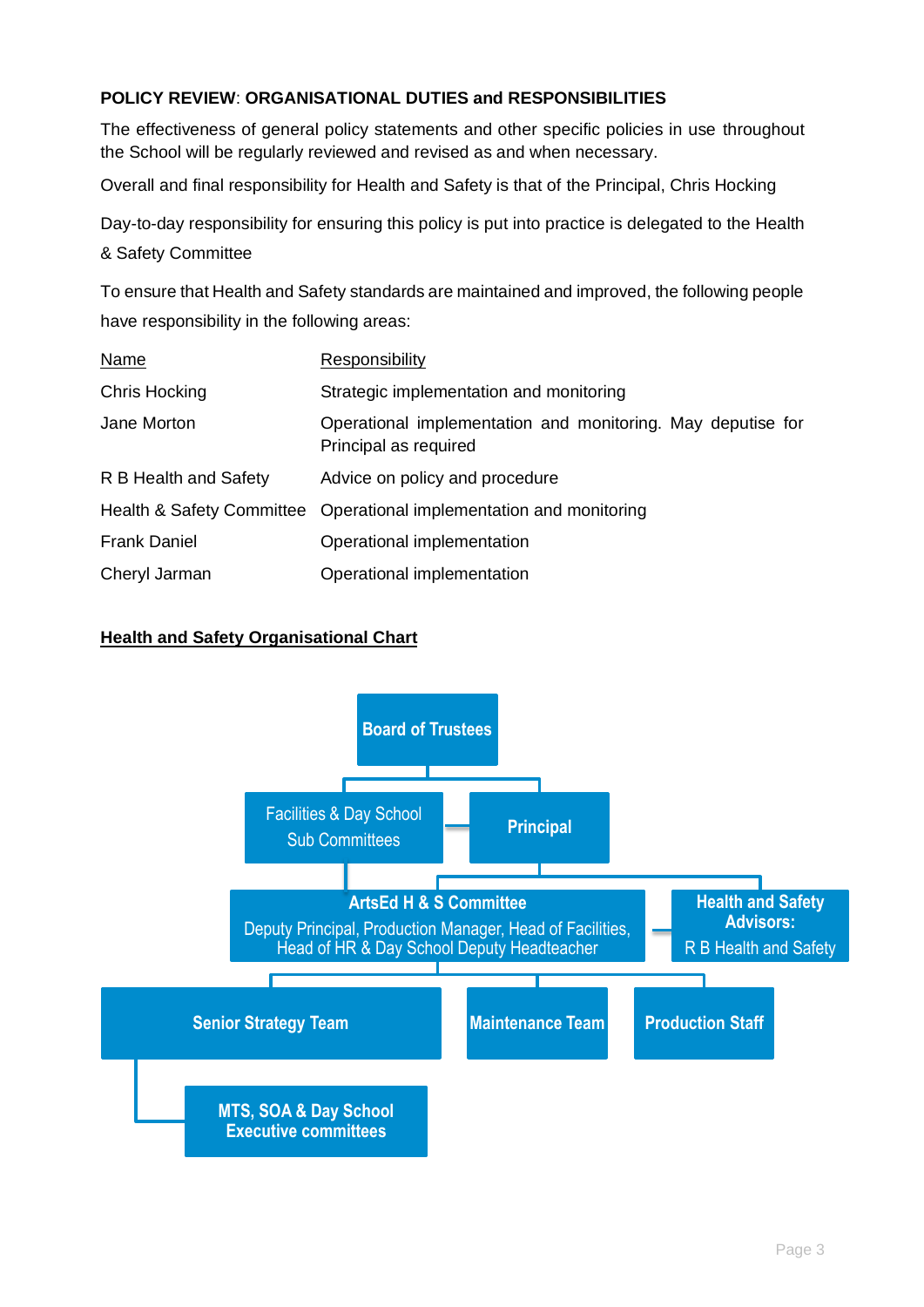### **INDIVIDUAL RESPONSIBILITIES**

To ensure that Health and Safety standards are maintained and improved, the following people have responsibility in the following areas:

#### **Board of Trustees' Responsibilities**

The Trustees accepts its collective role in providing Health and Safety leadership within our organisation. The Trustees accepts its personal responsibilities and liabilities under Health and Safety law.

The Trustees recognises its role in engaging the active participation of workers in improving Health and Safety. The Trustees will ensure that its Health and Safety intentions are reflected in its decisions.

In particular they will:

- Ensure that the Health and Safety Policy statement, The School's Policies and individual responsibilities and duties are understood and implemented by all managers under their control;
- Ensure that plans are prepared and implemented to achieve set objectives for the reduction of risks to Health and Safety;
- Ensure that within their Department the arrangements and resources for providing Health and Safety are satisfactory;
- Be responsible for ensuring that adequate training is given to employees within their department to ensure compliance with our organisation's Health and Safety standards;
- Be responsible for resolving Health and Safety problems / queries referred to them;
- Ensure that the activities of everyone are well co-ordinated;
- Ensure effective means of involvement, communication and consultation with employees

#### **School Principal's Responsibilities**

- Reporting to the Chair of the Board.
- Ensuring that the Health and Safety Policy is effectively implemented and that proper resources are made available in order to achieve this.
- Issuing the School's Health and Safety Policy Statement;
- Ensuring that the Policy Statement and School Policies are understood and implemented by all subordinates;
- The appointment of one or more competent persons with the responsibility for providing Health and Safety assistance and, ensuring that those appointed have the time available to fulfil their duties;
- Setting objectives for the reduction of risks to Health and Safety;
- Taking appropriate action to deal with any item within the minutes of the Health and Safety committee meetings;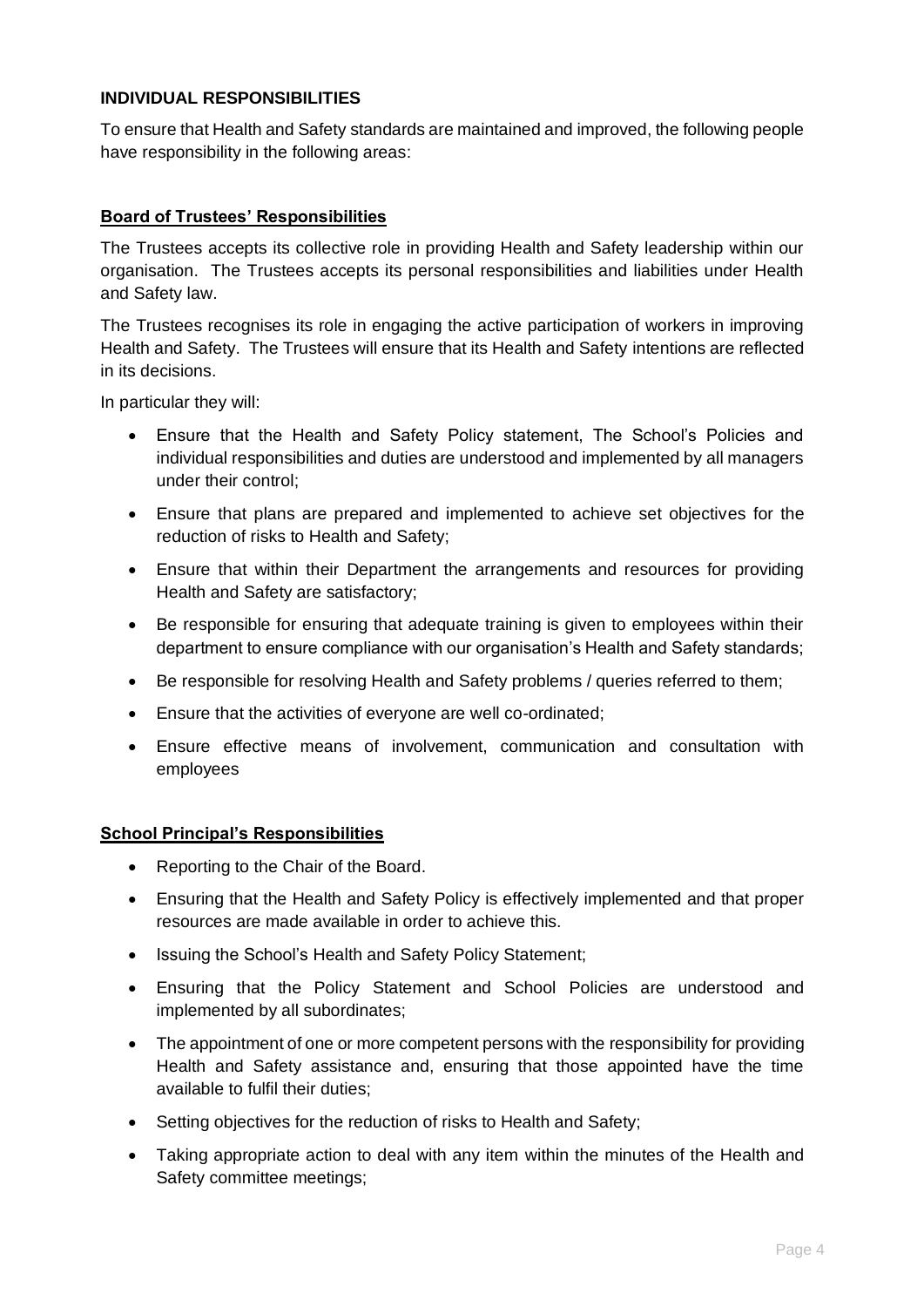- Ensuring that there are effective means of involvement, communication and consultation with employees;
- Ensuring that there are arrangements in place to protect any young person employed from any risks to their Health and Safety at work;
- The co-ordination and monitoring of the Health and Safety Performance of all employees;
- Ensuring that any necessary contacts with external services are arranged;
- Ensuring that all employees, including Heads of departments receive relevant training;
- Establishing a review procedure, so that the progress and performance can be assessed;

#### **Health and Safety Committee**

The Health & Safety Management committee, working in conjunction with the Health and Safety Advisors, establishes the overall Health and Safety Policy. Acting for and on behalf of the Principal, the committee has the responsibility for implementing and monitoring the policy principally through the Heads of Schools and Heads of Departments.

The committee will plan ahead as necessary to make human, financial and other resources available to secure a high standard of health and safety management, taking competent advice on matters of health and safety where relevant.

The committee will provide the final authority on matters concerning health and safety at work.

The committee will make decisions on health and safety issues based on a proper assessment of any risks to health and safety, and ensure the control of those risks in an appropriate manner.

The committee will ensure policies and systems are established and implemented and monitor and measure the health and safety performance of the organisation.

The committee will ensure that information on health and safety matters is fed back to the Senior Staff Team for dissemination to all staff at departmental meetings.

### **Health & Safety Advisor's Responsibilities**

The Health and Safety Advisor has the responsibility for:-

- Monitoring and evaluating the School's Health and Safety Policy;
- Carrying out where necessary an investigation into those accidents, incidents which have been reported to the Health and Safety Executive, as well as any other accidents as necessary.
- Ensuring that the School meets the requirements of Health and Safety legislation, regulations and approved codes of practice as well as the School's own codes of practice and procedures.
- Liaising with the School's Head of Facilities to ensure that all statutory inspections and testing in accordance with current procedures are being conducted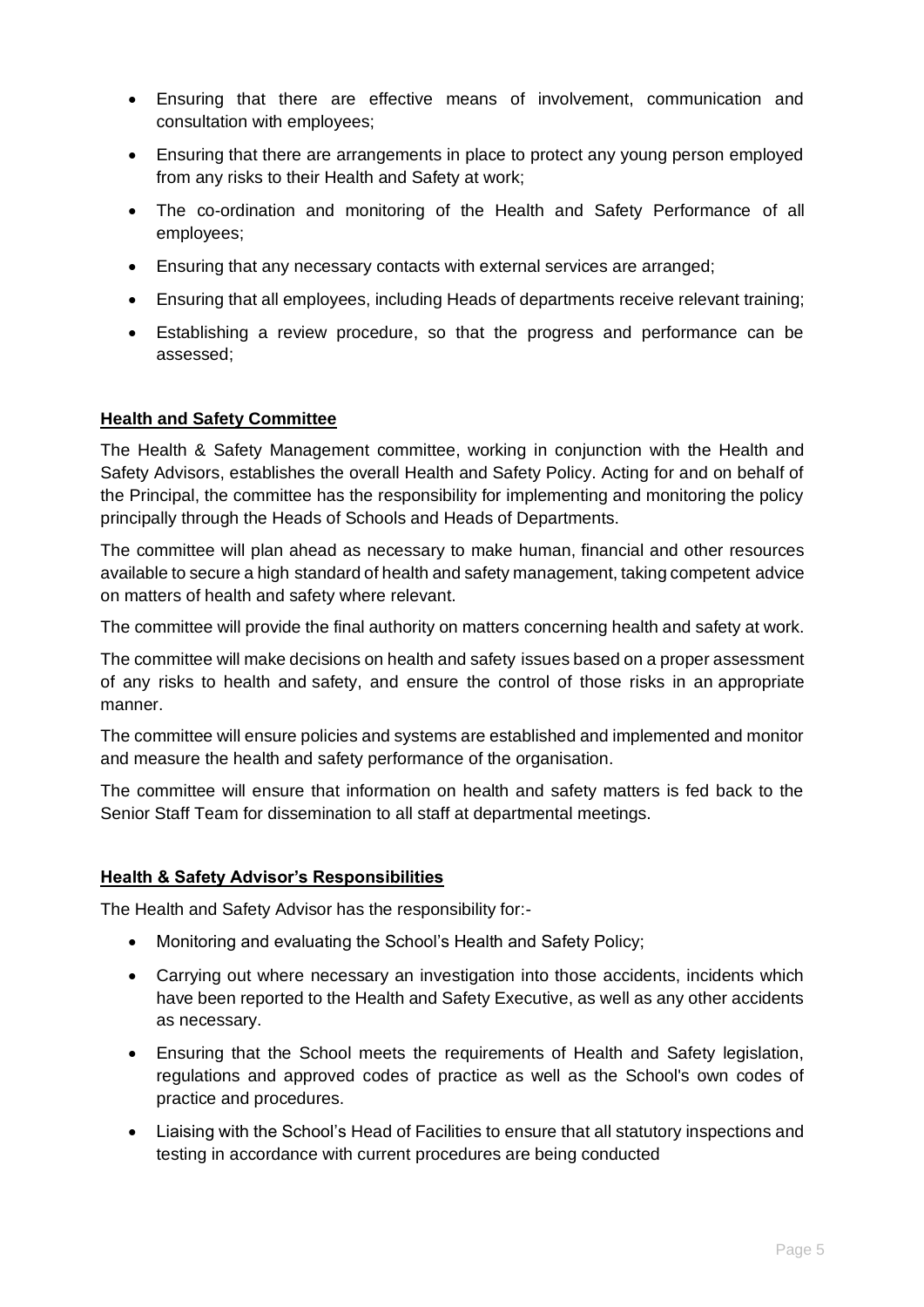- Monitoring that the School's premises are inspected systematically and comply with Health and Safety legislation.
- Monitoring and reviewing periodically the safety performance of the School, including accident statistics, training courses and inspection reports.
- Liaising with HR for the implementation of training programmes within respective departments.
- Reviewing the Health and Safety Policy and Codes of Practice and preparing for new legislation which may affect the School.
- Liaising with visiting enforcement agencies, e.g. Health and Safety Executive Inspectors, and affording them all the facilities that they require. Notifying the Principal of any Enforcement Notices served on the School.

### **Head of Facilities Responsibilities**

The Head of Facilities has the specific responsibility for co-ordinating the management of health and safety for the Schools and in conjunction with the Health & Safety Management committee will ensure that the Health and Safety Policy is reviewed every three years, and, if necessary, revised.

Responsibilities of the Head of Facilities include:

- Monitoring health and safety management in a systematic manner by means of inspections, audits and reviews with the assistance of the Health and Safety **Consultants**
- Identifying any health and safety training needs in order to secure the competence of staff to work safely
- Establishing effective means of communication and consultation with staff
- Assisting in risk assessment and co-ordinating general risk assessment
- Managing the arrangements for emergencies, including the fire precautions and emergency evacuation plans.
- The ongoing maintenance and testing and associated records for the building services and equipment
- Liaison with contractors to ensure health and safety in respect of their activities on site
- The co-ordination of first aid arrangements and accident recording and reporting, including compliance with the Reporting of Injuries, Diseases and Dangerous Occurrences Regulations 2013.

#### **Departmental Administrators or Representatives Responsibilities**

- Ensure that Health & safety is a standing item on all staff meeting agendas and that the minutes are fed back to the Head of Facilities.
- Cascade health and safety information to employees in their Departments and to the Head of Department.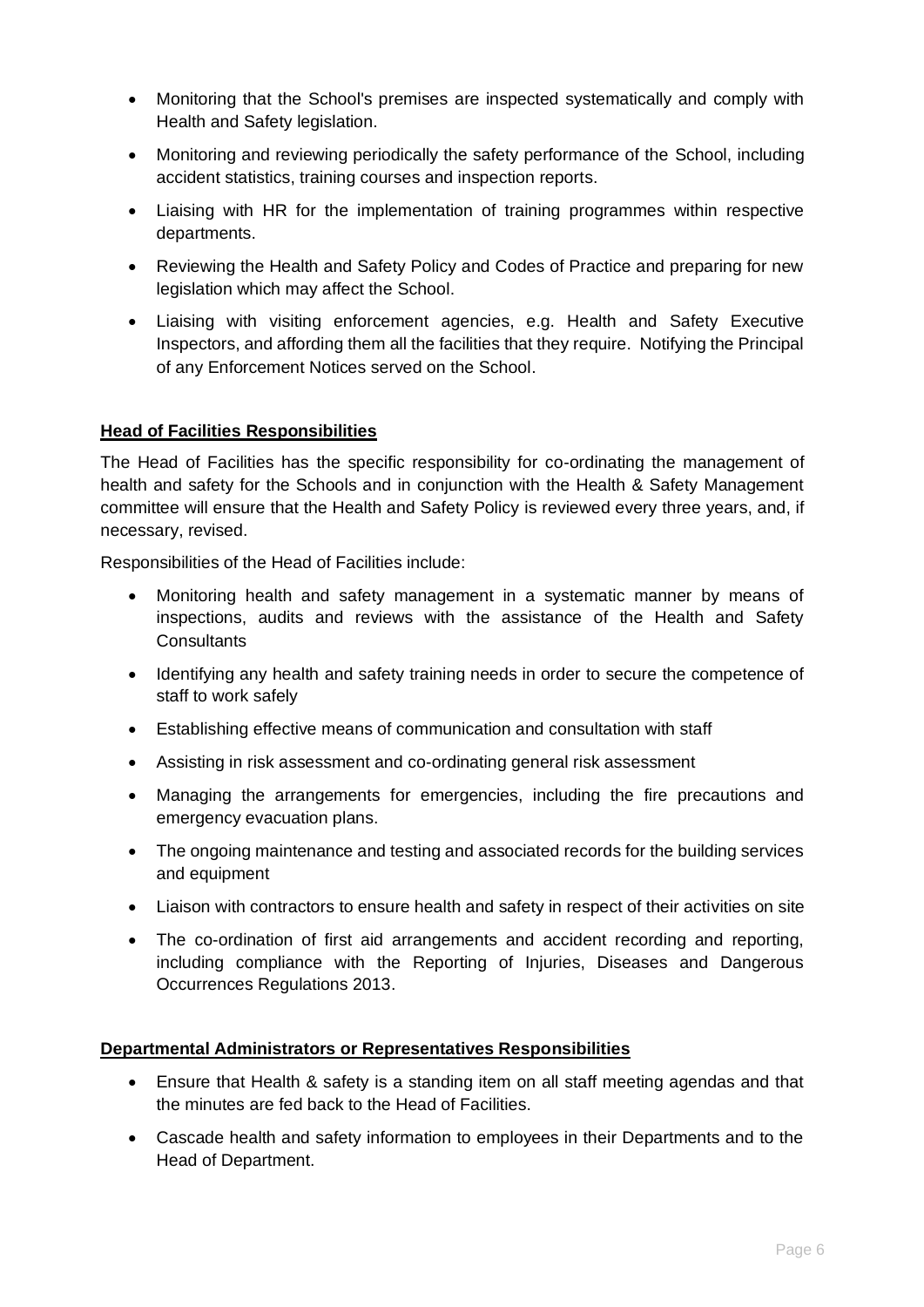- Recording of all accidents in their Departments and providing the accident reports to the Head of Facilities, and taking part in accident investigation where necessary.
- Carry out regular checks of first aid boxes in their areas and make arrangements for the replenishment of first aid stocks where required.
- Carry out health and safety checks of their areas and remedy or report any matters requiring attention.
- Department Administrators /Representatives will act as health and safety co-ordinators for their Departments and will seek advice from the Head of Facilities or their Head of Department where required.

### **Employee Responsibilities**

All employees have a statutory duty to take reasonable care for the Health and Safety of themselves and of other persons who may be affected by their acts or omissions. In order to comply with this duty all employees will be expected to:

- Conform to any legal requirements, school rules, procedures and instructions necessary for ensuring health and safety;
- Seek advice and instruction from their Line Manager when situations arise, which may affect the Health and Safety of themselves or others;
- Report any unsafe equipment, methods of work or any other safety concerns;
- Stop work and seeking advice if they believe there is an imminent risk of injury to themselves or others;
- Report any near miss or accident, however slight, and whether or not injury or damage has been sustained;
- Assist at all times in maintaining good housekeeping standards;
- Not interfere with anything provided to safeguard Health and Safety, e.g. remove or wilfully discharge fire extinguishers, etc.;
- When there is a legal requirement to, or where the nature of the work requires it, wear the protective clothing and equipment specified;
- Use any machinery, equipment, dangerous substance, transport equipment, means of production or safety device provided to them by the School in accordance with both any training and instructions they have received in the use of the equipment;
- Report unsafe plant, tools and equipment and unsafe practices or methods of work;
- Report any potential Health and Safety hazard including infectious or other diseases, accidents, injuries or concerns associated with the workplace;
- Assist in the maintenance of good housekeeping standards;
- Co-operate with their employer to enable their employer to comply with their statutory duties for Health and Safety Assist where necessary in the investigation of any accidents that occur;
- Take reasonable care for their own Health and Safety and that of others who may be affected by their actions or omissions at work.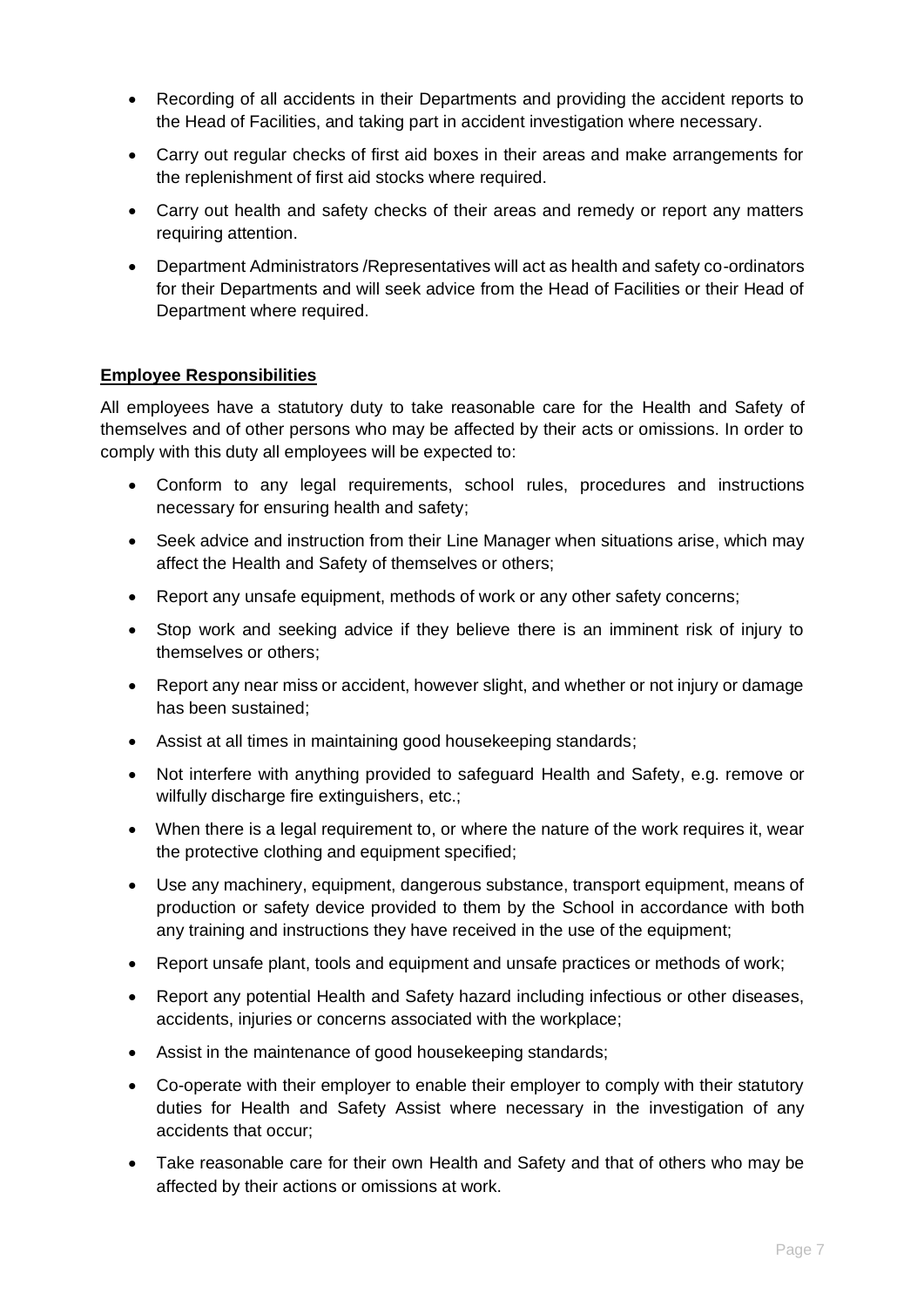Non-compliance with Health and Safety rules and procedures can result in disciplinary action.

### **Health and Safety Representative Responsibilities**

These responsibilities are specific to this role and are in addition to the other relevant employees' responsibilities. Responsibilities are to:

- Ensure personnel are fully aware of the procedures in the event of any accident or emergency;
- Advise on the positions of fire exits, escape routes and assembly points
- Ensure first aid equipment is monitored and the identity of the trained first aid personnel is made clear.
- Report any defects in plant or equipment immediately to supervisor;
- Ensure plant, equipment and premises are left in a safe and secure state and place when unattended;
- Observe good housekeeping at all times and keep corridors, doorways and floor spaces clear and free from obstruction;
- Not attempt to lift or move articles as heavy as likely to cause injury;
- Not over-reach for items on high shelves, use the equipment provided;
- Not misuse or interfere with equipment provided for the safety of you and others:
- Not attempt to use, repair or maintain any equipment for which adequate training / instruction has not been received;
- Report any work related personal injury or disease to your immediate supervisor and ensure that an entry is made in the accident book at your place of work;
- Report all potential hazards and incidents that have or could have resulted in personal injury or environmental damage to your immediate supervisor;
- Report any unsafe situation or task you may feel is unsafe and for which you do not have the appropriate knowledge or training, to your supervisor
- Request training as required and ensure training is accepted and recorded

#### **First Aider's Responsibilities**

Competent and trained First Aiders will be appointed by the School with the objective to preserve life, prevent deterioration and to promote recovery of personnel in an emergency by:

- Answering all emergency calls when on duty (this includes breaks);
- Reporting and recording all accidents/incidents promptly and forwarding original documentation to the relevant department immediately;
- Where accidents are of a serious nature, details of accidents are telephoned through to the relevant authority with immediate effect;
- Replenishing first aid boxes and facilities;
- Taking due care for the safety of themselves and the safety of others;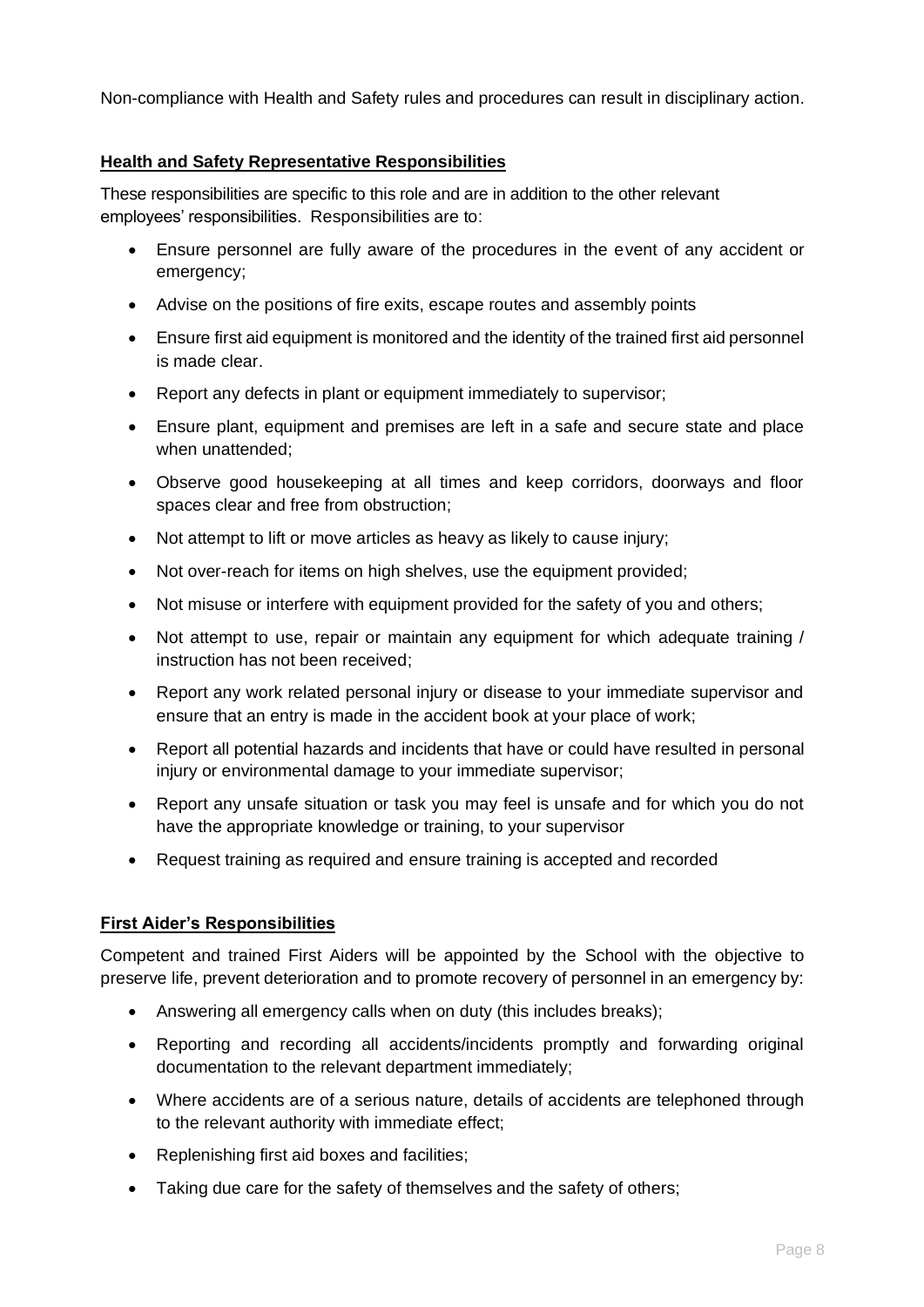- Attending any training course provided, in particular the three year refresher certificate;
- Frequently attend any first aiders' meeting scheduled.

### **Fire Marshall's Responsibilities**

Competent and trained Fire Marshalls will be appointed by the School with the objective to identify, monitor and review fire safety and to assist in an emergency by:

- Answering all fire calls when on duty (this includes breaks);
- Directing and organising people during a fire evacuation;
- Organising regular fire drills in conjunction with the management team;
- Regularly inspecting workplace premises and fire facilities;
- Providing feedback on inspections and evacuations;
- Taking due care for the safety of themselves and the safety of others;
- Informing the management team of any fire safety related defects;
- Frequently attending any fire marshals' meeting scheduled;
- Attend any training course provided, in particular the three year refresher certificate.

#### **General Contractor's Responsibilities**

Contractors appointed by the School are obliged to follow all statutory and school rules and regulations with regards to health, safety, welfare, hygiene and environmental procedures.

The competence and Health and Safety performance of the contractors will be checked by seeing their Health and Safety policies, risk assessments and method statements before the work commences.

Where the School believes the required standard of safety performance is not being met, the School has the right to stop any activities, until satisfied the standards have been achieved.

For all projects contractors must:

- Check clients are aware of their duties;
- Satisfy themselves that they and anyone they employ or engage are competent and adequately resourced;
- Plan, manage and monitor their own work to make sure that workers under their control are safe from the start of their work on site;
- Ensure that any contractor who they appoint or engage to work on the project is informed of the minimum amount of time which will be allowed for them to plan and prepare before starting work on site;
- Provide workers under their control (whether employed or self-employed) with any necessary information, including about relevant aspects of other contractors' work, and site induction (where not provided by a principal contractor) which they need to work safely, to report problems or to respond appropriately in an emergency;
- Provide information, training, and a suitable site induction for their workforce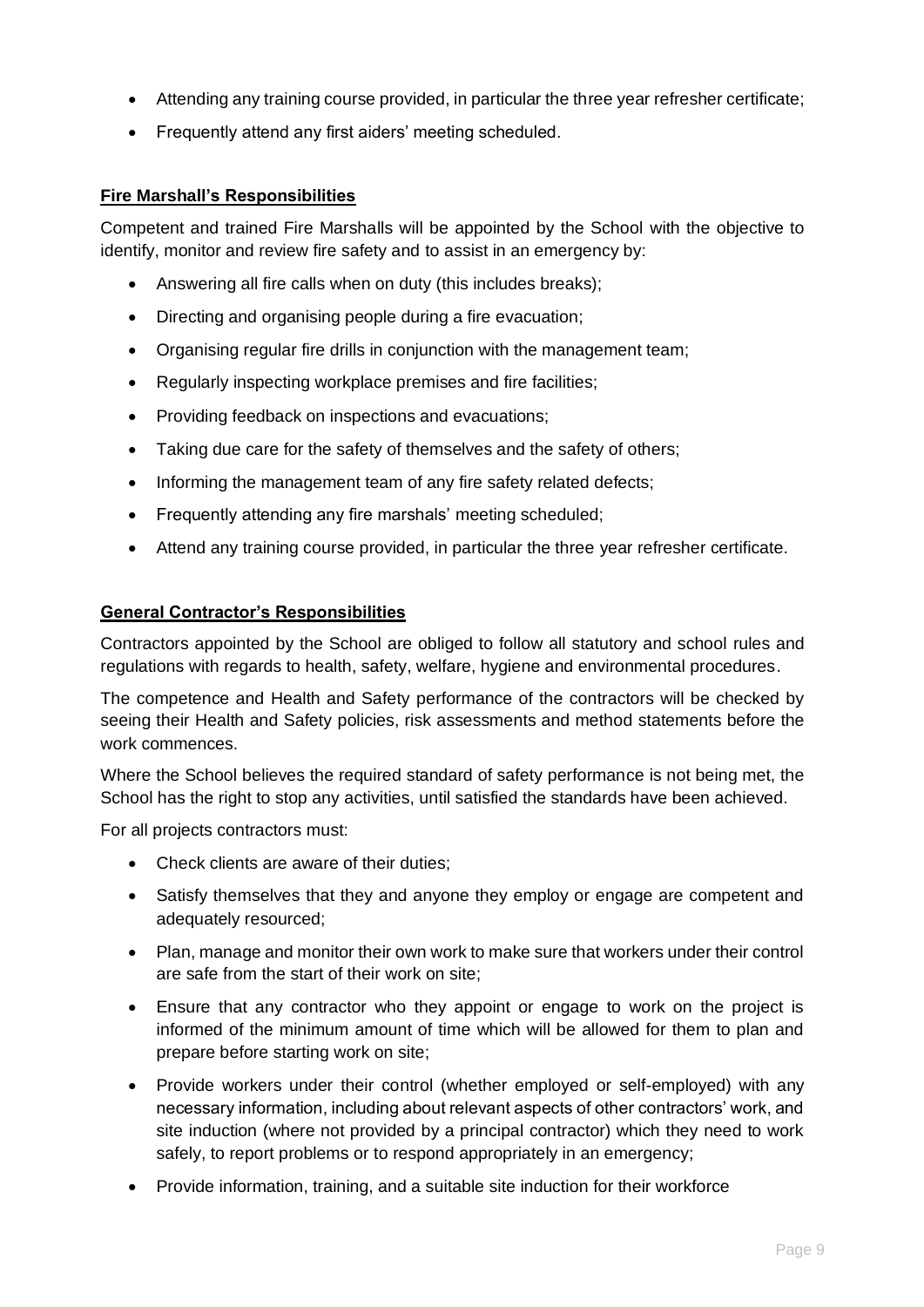- Ensure the site is suitably fenced and secured against unauthorised entry
- Ensure there are adequate welfare facilities for those who work on the site
- Ensure their design works comply with Health and Safety guidance and policy;
- Co-operate with others and co-ordinate their work with others working on the project;
- Ensure the workforce is properly consulted on matters affecting their Health and Safety;
- Obtain specialist advice (for example from a structural engineer or occupational hygienist) where necessary when planning high-risk work – for example alterations that could result in structural collapse or work on contaminated land.

### **Visitor's Responsibilities**

All visitors have the following responsibilities:-

- To observe warning signs and notices;
- To behave at all times having regard to the Health and Safety of themselves and others who may be affected by their acts or omissions;
- To co-operate with the School to comply with any legal duty or requirement placed upon it;
- Not to interfere recklessly or intentionally with items provided in the interests of Health and Safety;
- In accordance with laid-down procedures all visitors must report to their host:
	- ➢ Any injury to themselves or others caused by School activities;
	- $\triangleright$  Any hazards they find, including damage or defect to equipment;
	- ➢ Any situation, working practice or procedure which is or might become potentially hazardous.
- To wear their protective clothing and use protective equipment issued to them to perform their work/learning activity and must keeping it clean and in a safe place, and must not misuse such equipment in any way.
- Any defaults/damage must be report to your host immediately.
- In the course of their working/learning activity use or operate all machines, plant or other equipment in a correct and safe manner in accordance with manufacturers' and School's instructions. Interference or other action affecting the safety of any machine or other equipment, materials etc. will be viewed very seriously.
- Ensure that they know the emergency procedures which may apply to their premises or the site where they visit. They must familiarise themselves with the escape routes, assemble point and the sound of the fire alarm.

All visitors should be reminded that it is a fundamental condition of entry into the School that they undertake to comply with the above requirements.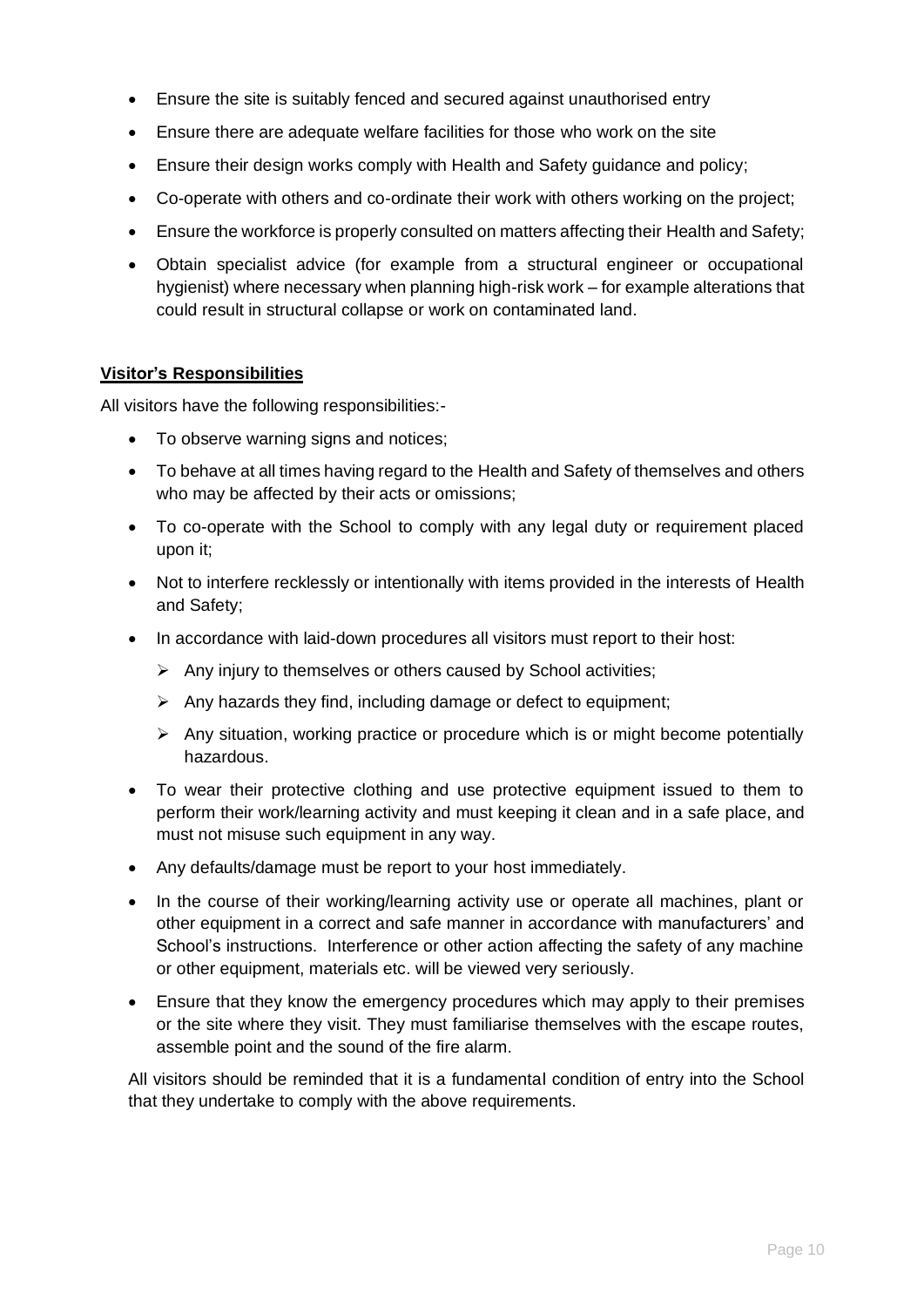### **Suppliers**

• Suppliers are obliged to follow all statutory and school rules and regulations with regards to the health, safety, welfare, hygiene and environmental procedures.

#### **Student and Pupils Responsibilities**

- Students and pupils should exercise personal responsibility for the health and safety of themselves and fellow students.
- Students and pupils should observe the health and safety rules of the School and cooperate with all staff.
- They should observe standards of dress consistent with health and safety at work.
- They are expected to make full and proper use of anything provided in the interests of their health and safety, and never intentionally misuse these.
- Students and pupils should bring to the attention of their tutors or other appropriate members of staff any health and safety concern or defect.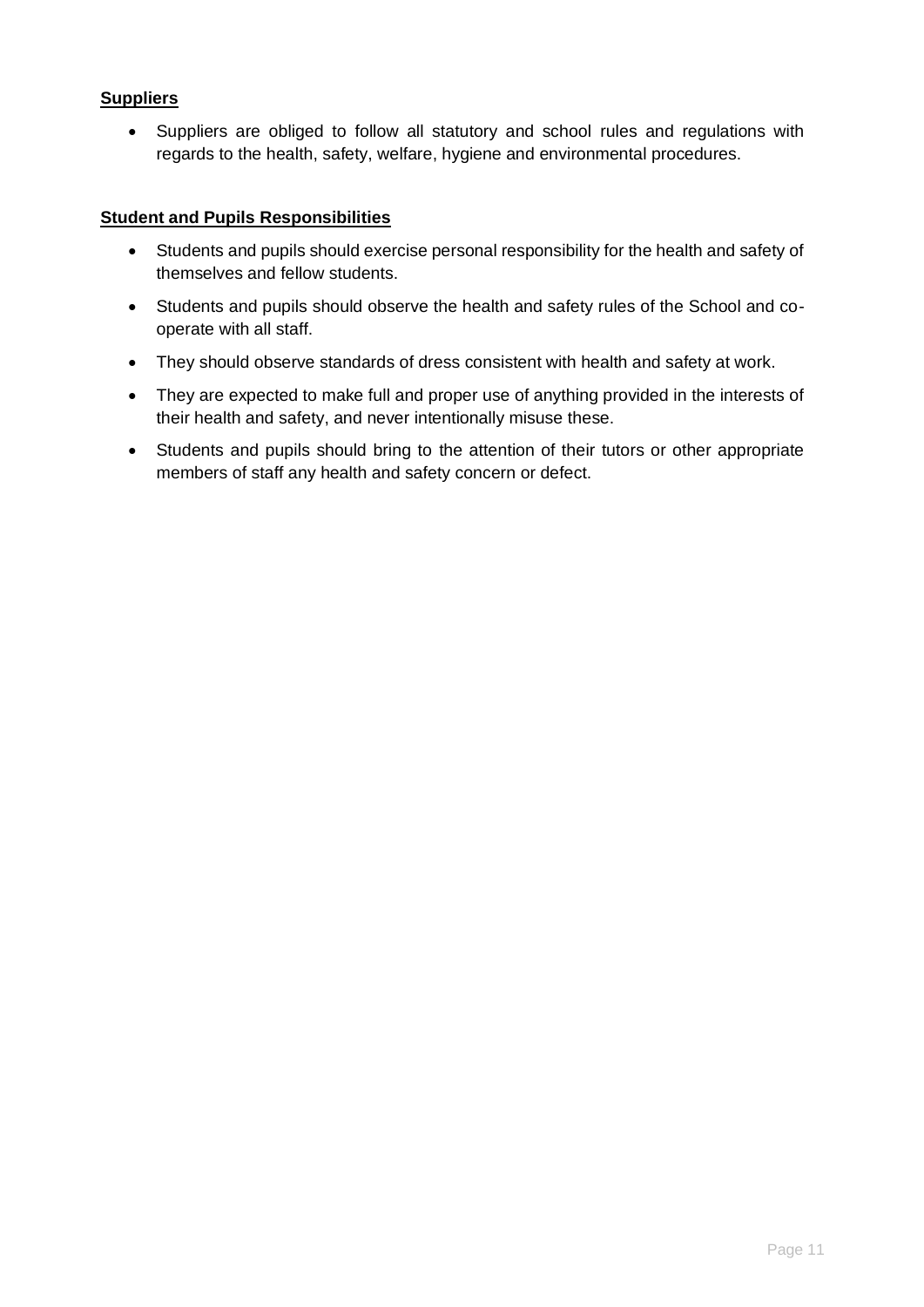# **Arrangements for Implementation**

All School's policies and procedures in relation to Health and Safety are regarded as supplementary to this policy.

# **Contents**

| Audits and Inspections               |    |  |
|--------------------------------------|----|--|
| <b>Accident Procedures</b>           | 14 |  |
| Slip and Trips                       | 15 |  |
| <b>First Aid</b>                     | 15 |  |
| <b>Electrical Safety</b>             | 15 |  |
| <b>Fire Precautions</b>              | 15 |  |
| <b>Risk Assessment</b>               | 16 |  |
| <b>Plant and Machinery</b>           | 16 |  |
| Hazardous Substances: COSHH          | 17 |  |
| <b>Flammable Liquids and Gases</b>   | 18 |  |
| Asbestos                             | 18 |  |
| <b>Noise</b>                         | 19 |  |
| Vibration                            | 19 |  |
| <b>Manual Handling</b>               | 19 |  |
| <b>Personal Protective Equipment</b> | 20 |  |
| Work at Height                       | 21 |  |
| <b>Management of Contractors</b>     | 22 |  |
| <b>Display Screen Equipment</b>      | 22 |  |
| Monitoring of Health and Safety      | 23 |  |
| Arrangements for Consultation        | 23 |  |
| <b>Young Persons</b>                 | 23 |  |
| New and Expectant Mothers            | 24 |  |
| Lone Workers                         |    |  |
| <b>Working Time</b>                  |    |  |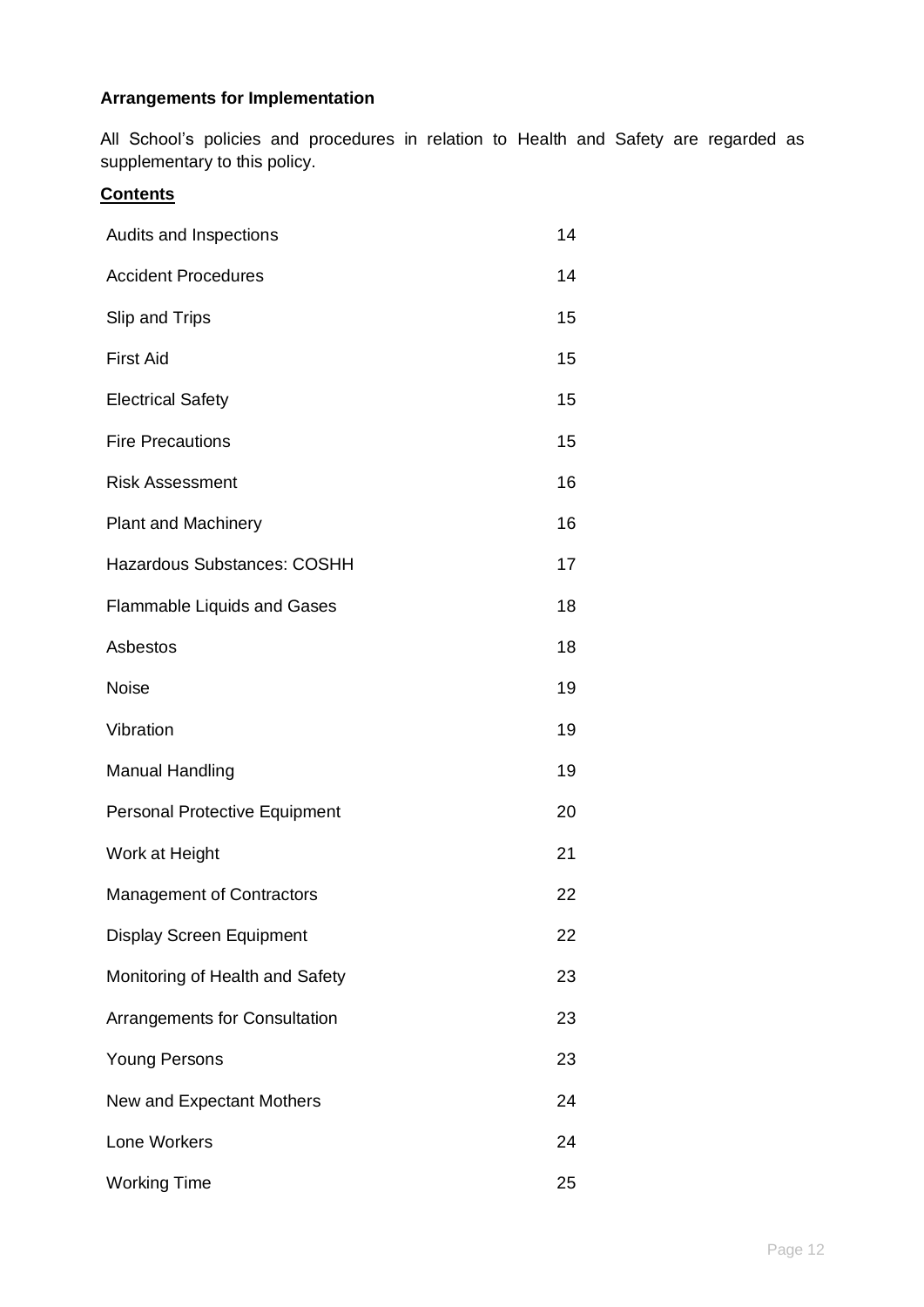| <b>Health Surveillance</b>          |    |  |
|-------------------------------------|----|--|
| <b>Health and Safety Advice</b>     | 26 |  |
| Data Protection                     | 26 |  |
| <b>Civil Claims</b>                 | 27 |  |
| <b>Occupational Stress</b>          | 27 |  |
| Environment                         | 27 |  |
| <b>Waste Disposal</b>               | 28 |  |
| Legionella                          | 28 |  |
| Drugs and Alcohol                   | 29 |  |
| Pyrotechnics                        | 29 |  |
| Violence and Aggression             |    |  |
| Welfare                             | 30 |  |
| Vehicles and Driving on Business    | 30 |  |
| Construction, Design and Management |    |  |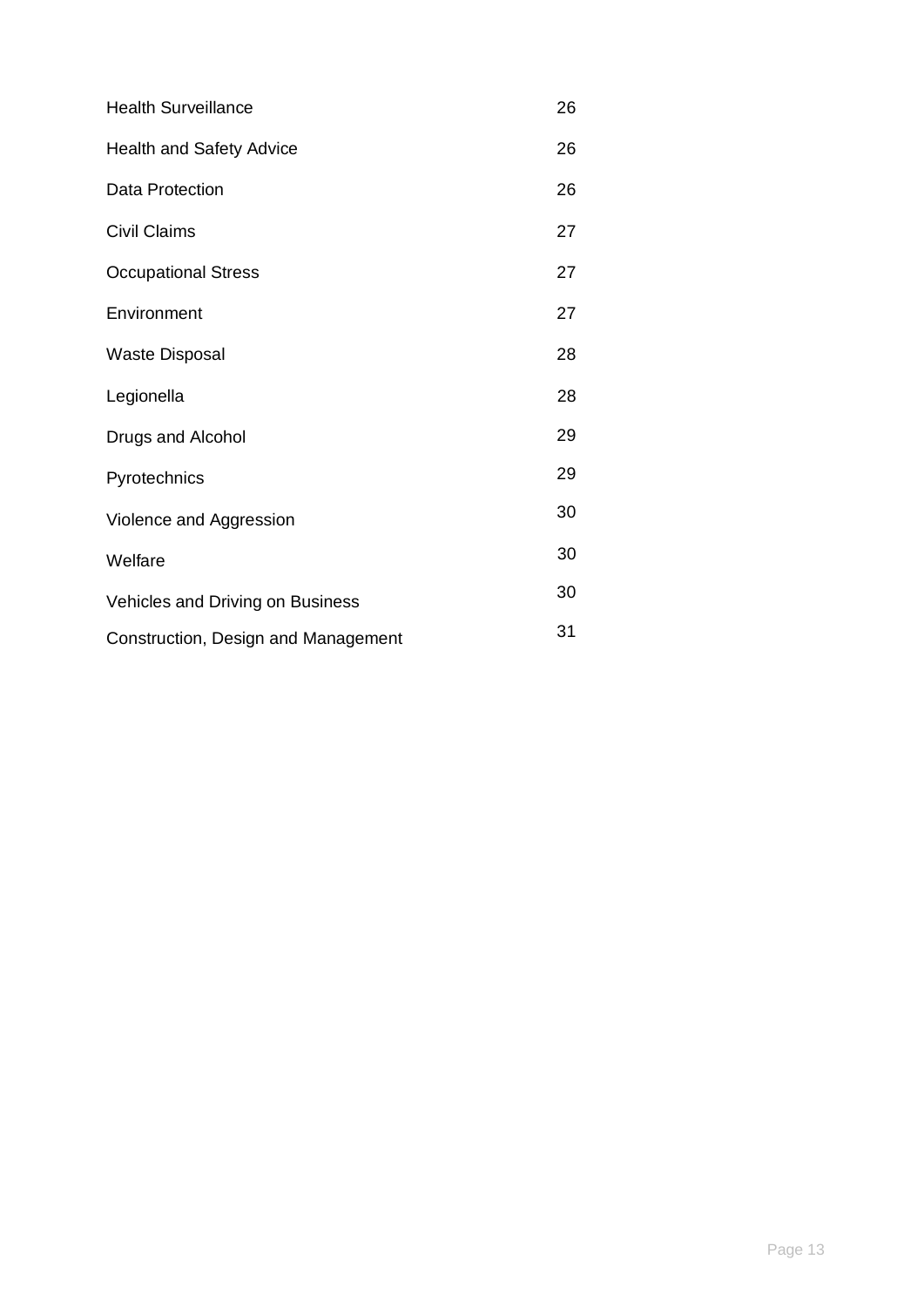#### **Safety Audits & Inspections**

- The implementation of an annual Health and Safety audit will be the responsibility of the Head of Facilities and will consist of an in-depth examination of all the School activities and premises.
- The safety audit will subject each area of the School's activities to a systematic critical examination with the object of minimising loss. Every component of the total system will be included e.g. management policy, attitudes, training, features of the premises (the design and layout of areas, rooms etc.), emergency plans and procedures, accident records etc. The audit will aim to highlight the weaknesses and strengths, and the main areas of vulnerability or risk.

#### **Accident Procedure**

- Accident books are held by Department Administrators or Representatives and at Reception and in the Catering office.
- Department Administrators/Representatives will complete the accident reports, tear these out of the book and give the reports to the Head of Facilities.
- The Head of Facilities will review all accidents, investigate where necessary and take any measures required to remove hazardous situations.
- The Head of Facilities will identify any incidents that are reportable under the RIDDOR Regulations and make the report on Form 2508 to the RIDDOR Centre (via the central reporting system noted below).
- Reporting may be done on the internet, on [www.hse.gov.uk/riddor,](http://www.hse.gov.uk/riddor) or by phone 0845 300 9923 for fatalities / specified incidents only, or to the Incident Contact Centre, Caerphilly Business Park, Caerphilly CF83 3GG.

#### **Investigation**

- Where a significant incident occurs, the Head of Facilities will liaise with the Insurers and carry out an investigation of any accident, near miss or dangerous occurrence as judged necessary to:
	- a) Make safe any equipment or substances involved;
	- b) Prevent any recurrence;
	- c) Obtain full details of the circumstances of the incident to enable a report to be compiled, or to assist the investigating Inspector, or provide information for insurance purposes.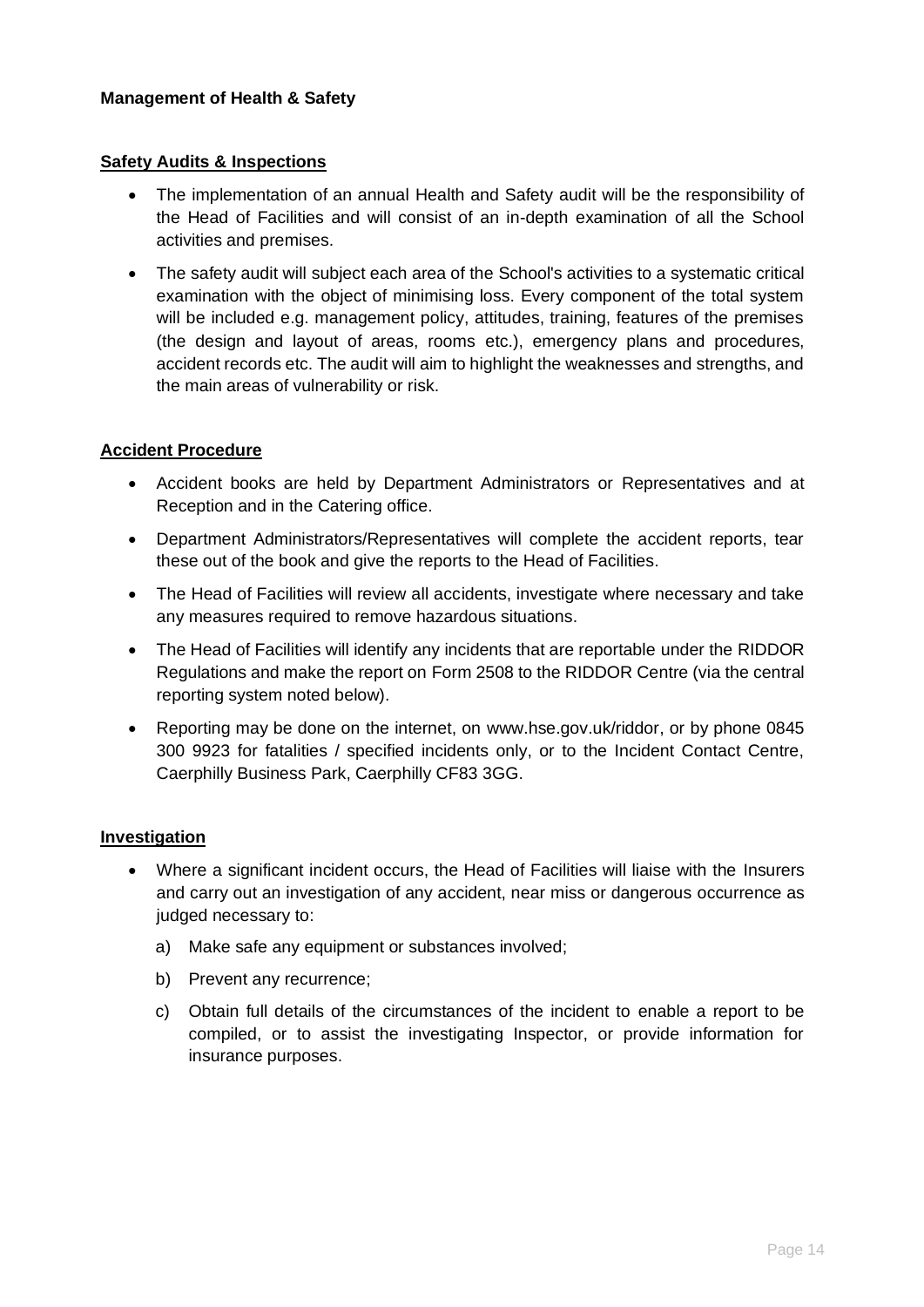### **Slips and Trips**

- Slips and trips are the single most common cause of injuries in workplaces
- The Schools undertakes to provide a safe working environment for staff, students and visitors which is free from slip and trip hazards, so far as is reasonably practicable.
- Adequately control or reduce the risk of slips and trips by a combination of a safe environment and safe behaviour.
- Ensure that appropriate risk assessments and risk reduction methods are in place.
- Ensure that there is an effective response to changing conditions such as weather or during construction works or refurbishments.
- Ensure that The Schools premises are designed and maintained to minimise the risk of slips and trips.

### **First Aid Policy & Procedure**

- The Schools provide at least seven fully trained First Aiders in accordance with our assessment of the overall risk and general layout of the site. The co-ordination of the First Aid arrangements is carried out by the Head of Facilities.
- First Aid equipment is kept at Department Administrator locations and on Reception, and travelling First Aid boxes are supplied for field trips.
- Department Administrators have been given the responsibility of maintaining first aid supplies and checking the boxes regularly.
- The locations of the First Aid equipment and names of First Aiders will be publicised to staff and students by means of notices.

#### **Electrical Safety**

- A five-yearly test of all wiring under the IEE Wiring Regulations will be carried out by qualified electrical contractors who are members of NICEIC or the ECA.
- The Theatre will be tested 3 yearly as a minimum.
- The Facilities team are trained in the IEE Wiring Regulations.
- All portable electrical appliances will be inspected and tested.
- No live electrical working will be carried out.

### **Fire Precautions**

- A fire risk assessment has been carried out by a competent person and will be kept under review by the Head of Facilities and repeated as necessary.
- The Head of Facilities will liaise with the Fire Authority in order to determine the fire procedures. When agreed, these will be documented and publicised.
- A fire evacuation drill will be held at least once a year and the results will be recorded. The muster points are: For Pupils – St Michael & All Saints Church, All other staff &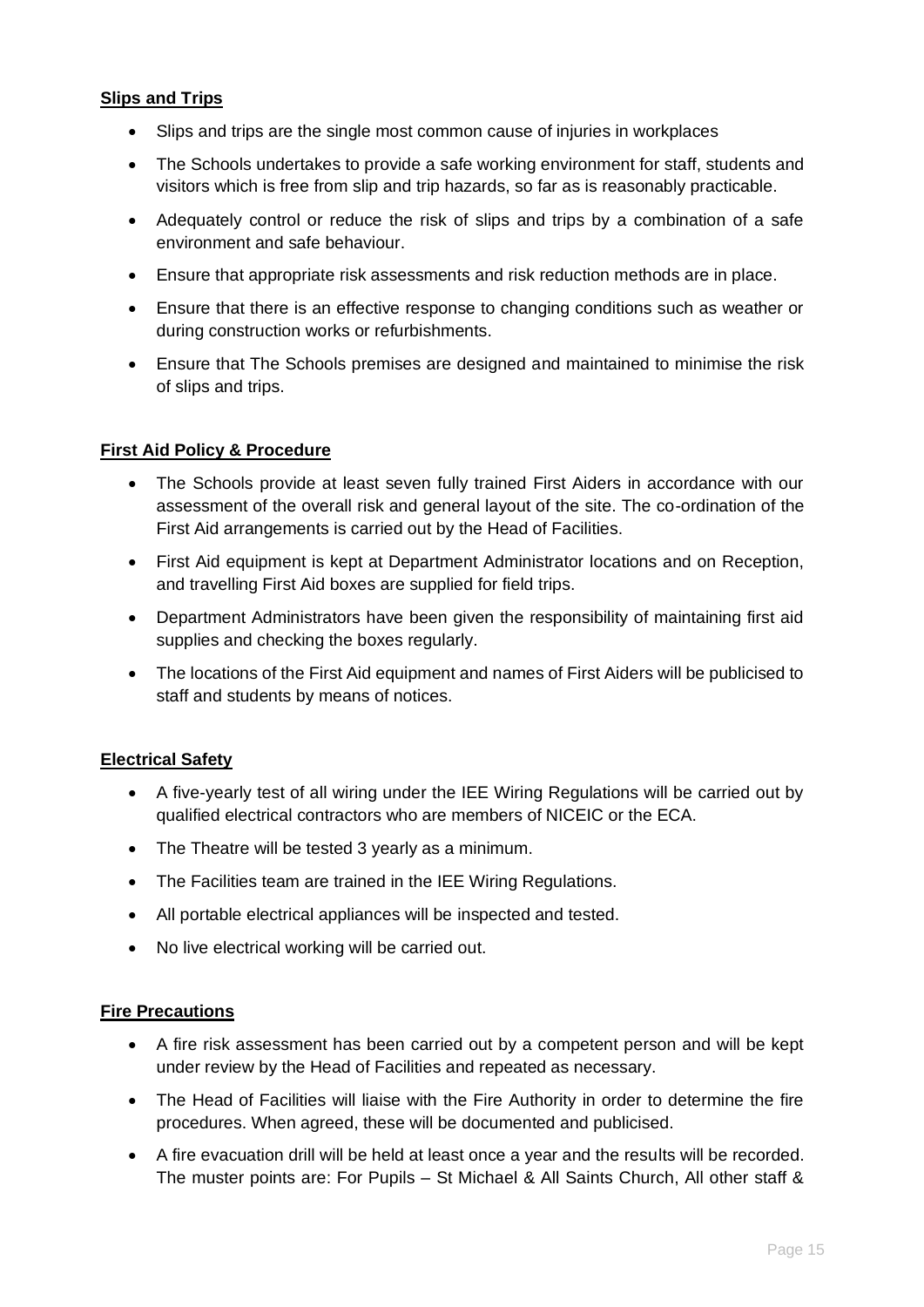Students – The front car park. The Head of Facilities has the responsibility for arranging the drill.

- Fire extinguishers have been provided and will be inspected annually and maintained in operative condition.
- The fire alarm is tested weekly at 08.30 on Tuesdays and the tests are documented in the logbook held at Reception. If the test cannot be carried out on a Tuesday morning for any reason, it will be tested the next available working day.
- Planned maintenance contracts will be implemented for all fire detection and alarm equipment and all emergency lighting.
- The maintenance team carry out regular site inspections including checks for fire hazards.

### **Risk Assessment**

- It is the policy of the Schools to be able to demonstrate that all risks arising from our work are progressively assessed and, as far as reasonably practicable, controlled.
- All significant risks will be recorded, together with the way in which they will be controlled. The records will be reviewed when risks change or at least once a year.
- Heads of Schools/Departments are responsible for ensuring that competent risk assessments are carried out for their own Schools/Departments and copies are provided to the Head of Facilities.
- The Head of Facilities is responsible for the premises-related risk assessments and will work with external consultants and seek competent assistance where required.
- The relative importance of risks will be assessed and precedence will be given to the control of risks where more severe injury is possible or where there is a high likelihood of injury occurring.
- The responsible persons will communicate with any contractors on the premises in order to satisfy ourselves that any risks have been assessed by the contractors and that safe operating procedures are in place.

### **Plant & Machinery**

- The organisation will ensure that safe operating procedures are in place for its plant and equipment. These procedures will be overseen by the Head of Facilities in respect of all premises-related plant and equipment, and by the Production Manager for theatre equipment.
- Heads of Schools and Departments remain responsible for safe operating procedures in respect of all other equipment used within Departments.
- All maintenance work on premises plant and equipment is carried out by competent contractors.
- Preventive maintenance will be implemented for all safety-critical components of machinery, e.g. safety interlocks.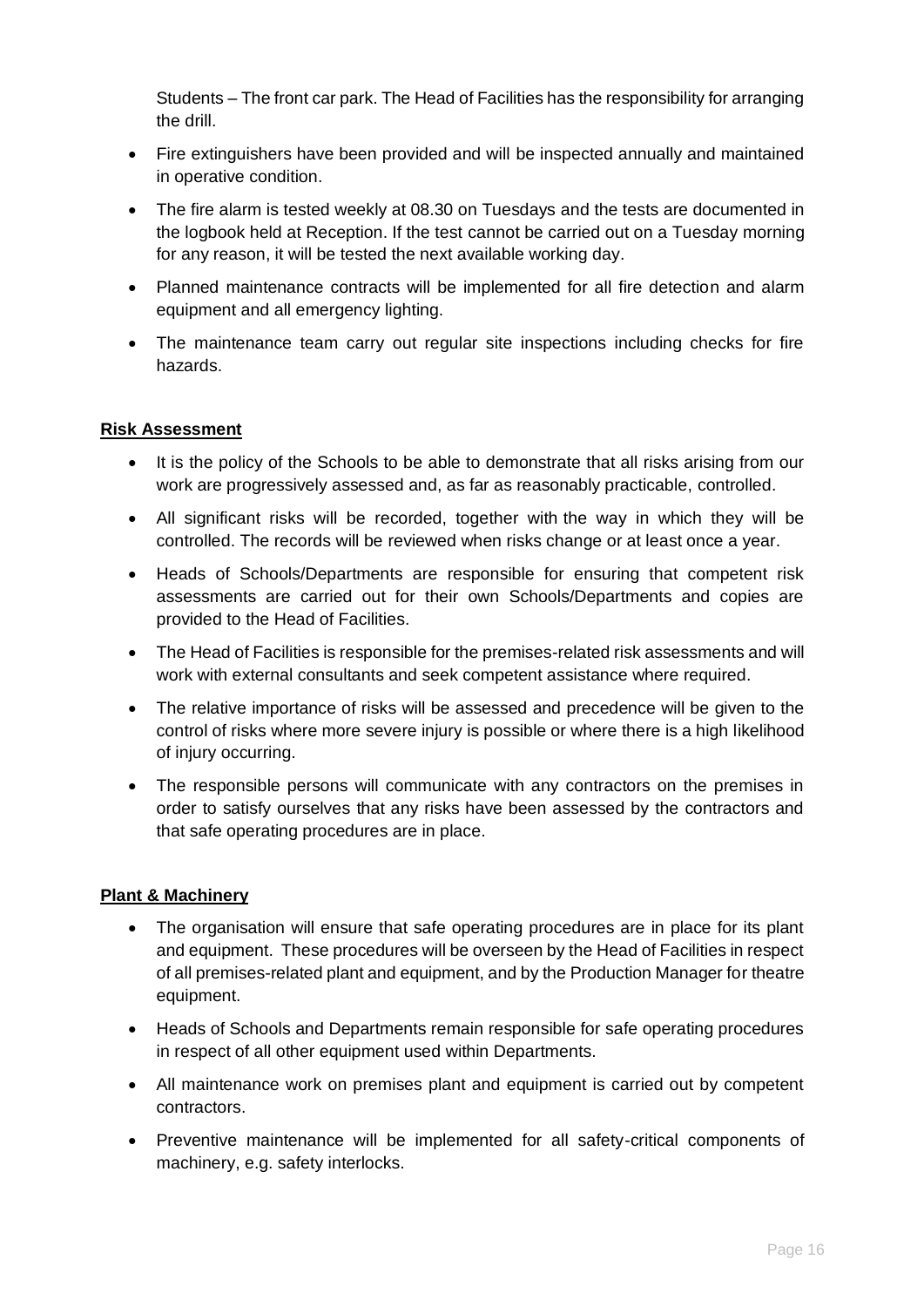- All maintenance, repair etc. work on plant or equipment that may incur a risk to the health or safety of contractors or any other persons will be subject to a risk assessment and, where necessary, a positive isolation procedure.
- A permit-to-work scheme is operated by the Head of Facilities and will be implemented in the following cases:
	- o Confined space entry
	- o Hot work
	- o Work at height
	- o Work on electrical equipment
	- o Use of mobile pressure equipment
- The following arrangements are in place for equipment requiring statutory examination:
- All lifting equipment will undergo periodic thorough examination by a competent person based upon a written scheme of examination. The Production Manager is responsible for any such equipment used in theatre production.
- The site has no pressure systems.
- Local exhaust ventilation systems such as the Science Department fume cabinet will undergo thorough examination and test every 14 months.
- Gas equipment receives annual planned maintenance.

#### **Hazardous Substances: COSHH**

- Managers responsible for the use of any substances will identify substances that may be hazardous to health and will ensure that health and safety data sheets are collated.
- For each substance to be used, COSHH requires a competent person to assess the risk associated with exposure to that substance, and keep a written record of that assessment.
- The assessments will be reviewed at least annually and revised whenever the work activity undergoes a change that may affect the degree of risk.
- Having assessed the risk, this will be eliminated wherever possible, or otherwise controlled.
- Where necessary control measures have been identified, these will be put into place.

The hierarchy of preference is:

- Eliminate the risk
- Substitute for a lower risk substance
- Control at source:
	- o Total enclosure of substance
	- o Partial enclosure and local exhaust ventilation
	- o Local exhaust ventilation
	- o General workroom ventilation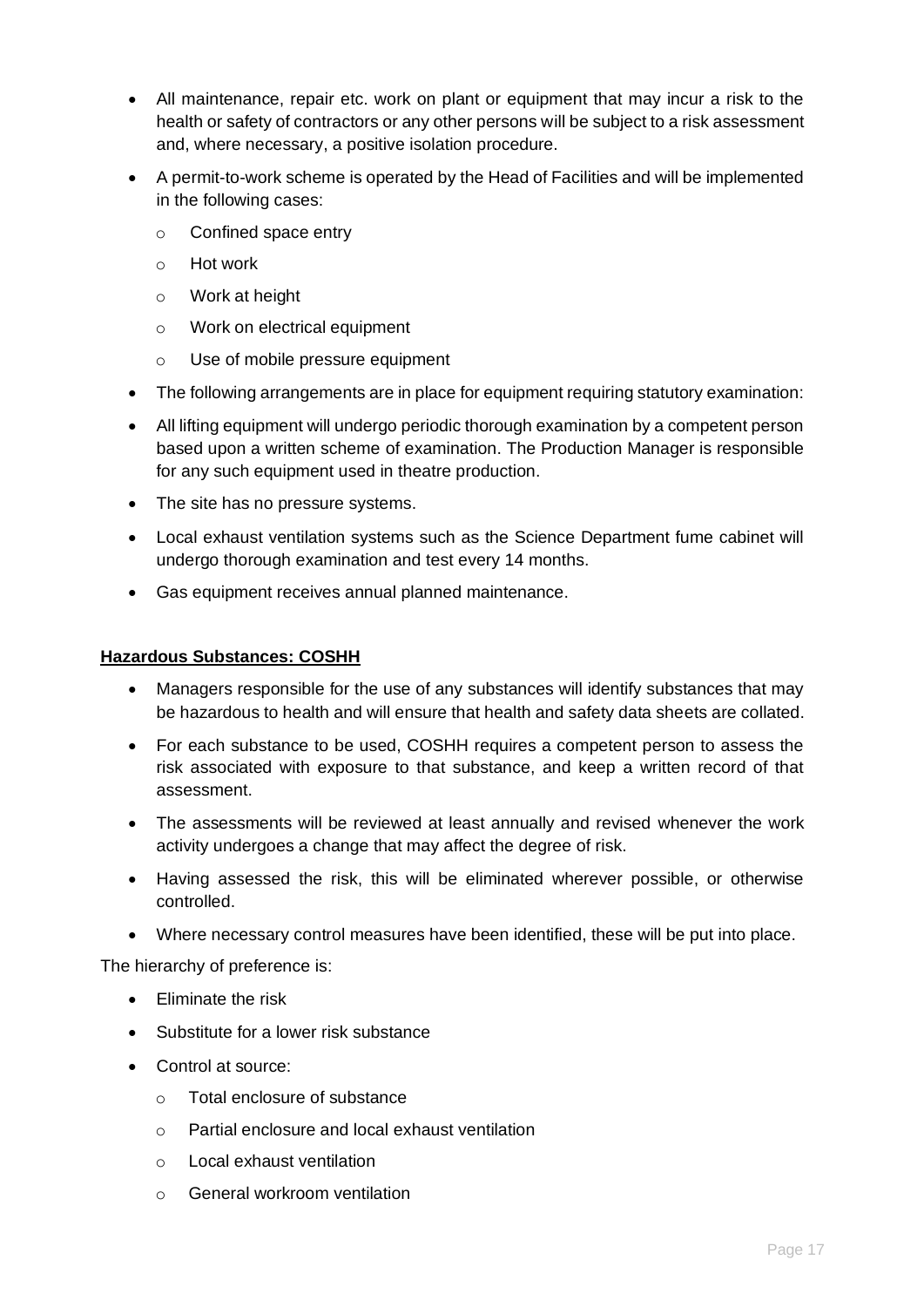- o Reduction of exposure time and number of persons exposed
- $\circ$  Personal protective equipment, e.g. respirators, goggles, gloves, other clothing

Thus, personal protective equipment is a last resort.

- Any respiratory protective equipment must be of the correct approved type, and will be examined routinely to ensure that it is in good condition.
- Local exhaust ventilation (LEV) systems will undergo a thorough examination and test every 14 months and records will be held by the responsible person; the Head of Science in respect of the fume cabinet and Head of Facilities in respect of any nonteaching LEV.
- In addition to the formal test, all LEV will receive routine maintenance and visual checks by the user, before use.
- All employees and students who may be exposed to any substances that are hazardous to health will receive information about the hazard and instructions about the precautions, safe working procedures, any emergency procedures etc.
- Employees and students will be instructed that good standards of personal hygiene are essential in protecting against the exposure of substances, and that they must wash before eating, drinking or smoking, and of course remove contaminated clothing before doing so.
- If any employee suffers ill health effects which it is suspected may be related to hazardous substances to which he or she may have been exposed at work, they will receive medical surveillance.
- Contractors are required to provide the Head of Facilities with copies of health and safety data sheets for all substances brought onto the premises.

### **Hazardous Substances: Flammable Liquids and Gases**

- Minimal amounts of flammable and highly flammable liquids and gases are held on site.
- All flammable and highly flammable liquids in the Science Department are managed by the Head of Science. They are kept in a purpose-designed cabinet which is clearly hazard-marked and is kept locked. Use is controlled under procedures specific to the Science Department.
- Highly flammable liquids will be stored and used in the smallest workable quantities and sources of ignition will be excluded from any areas of risk. Although the maintenance workshop is within the boiler room, measures will be taken to reduce quantities of flammable liquids to the minimum and to keep containers closed and separated by distance from the boilers until the workshop has been fire-separated from the boilers.

### **Asbestos**

The School acknowledges its duty to prevent the exposure to asbestos containing materials (ACMs) of employees, students and others on their premises and operates in compliance with the Control of Asbestos Regulations 2012.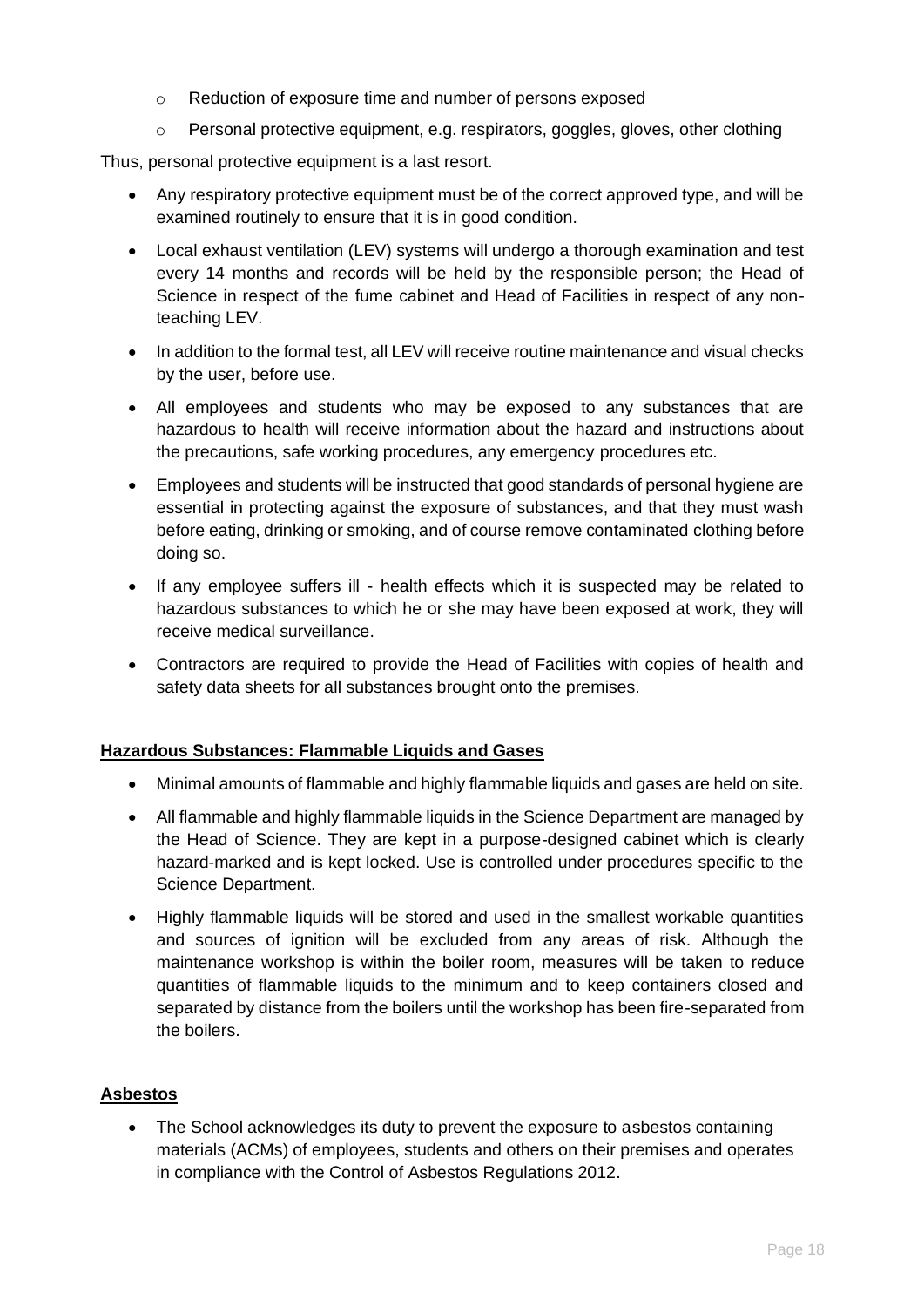- It is the policy of the school to fulfil its duty to manage asbestos and to fully implement the requirements of the Control of Asbestos at Work Regulations.
- An asbestos register is held and maintained by the Head of Facilities.
- Inform anyone who is likely to disturb ACMs about its condition and location.
- Have arrangements in place to ensure that any work which may disturb ACMs is carried out in accordance with the Control of Asbestos Regulations (CAR) 2012
- Review the plan at regular intervals.

### **Noise**

- The School will undertake to protect employees and students from the risks associated with exposure to excessive noise through the following measures:
	- o Assessing the risk of noise exposure;
	- $\circ$  Reducing noise exposure where a risk assessment shows this is necessary;
	- $\circ$  Ensuring the level of noise generated is taken into account when hiring or purchasing new equipment;
	- o Providing hearing protection where necessary if risks cannot be reduced by other means;
	- $\circ$  Providing training and information for employees on the risks from noise and the measures in place to reduce these;
	- $\circ$  Providing health surveillance where the risk assessment shows this is appropriate.

### **Vibration**

- The Schools will minimise risks associated with hand-arm vibration which may be associated with the operation of hand-held power tools and machinery, as follows:
- Based on a risk assessment, suitable tools and equipment for the task will be provided. In each case, the Manager/Head of Department has the overall responsibility for this
- Equipment will be well maintained and replaced before it becomes more hazardous in respect of vibration
- Manufacturers' data will be used to identify lower vibration-producing equipment
- Prolonged periods of exposure to hand-arm vibration will be avoided by reducing the time of exposure and, where this is not feasible, the use of anti-vibration gloves

#### **Manual Handling**

- The policy of the Schools is to avoid wherever possible the need for any type of manual handling that exposes an employee or student to a risk of injury. To this end, the organisation will:
- Identify any manual handling operation where there is a risk of injury to any employee. This responsibility lies with the Manager/Head of Department of the task concerned.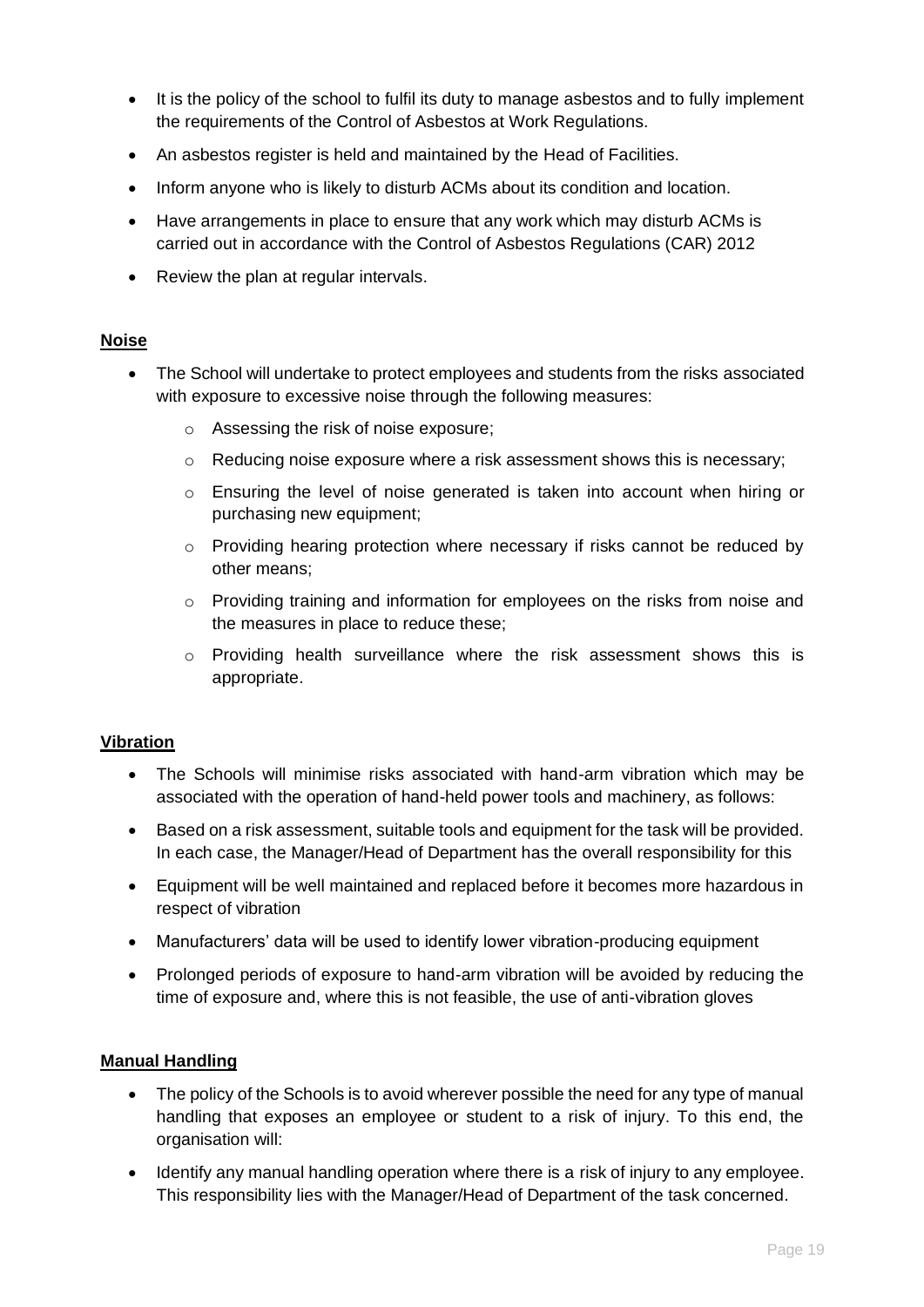- Identify and implement any reasonably practicable means of avoiding the operation.
- Where the operation cannot be avoided, the Schools will ensure that a competent assessment of the risks has been carried out, the purpose being to identify any measures that can be taken to control the risks.
- The assessments will be recorded and will be kept under review and revised as necessary. The records will be held by the Manager of the task concerned.
- Measures required to control any risks will be taken as far as reasonably practicable.
- Employees and students will be given information on the load to be handled, in order to enable them to plan the operation.
- The Schools will keep under review any accidents or incidents related to manual handling and will take remedial action accordingly.
- Employees who are expected to carry out manual handling tasks will be trained in safe handling procedures.
- It is the duty of all employees to make full and proper use of safe systems of work and any equipment provided for safety in any handling operation.

### **Personal Protective Equipment**

- The Line Manager/Head of Department will identify whether there is a need for the use of personal protective equipment under any of the above legislation.
- In doing so, they will first consider how the risk may be controlled at source and treat the requirement for personal protective equipment as a last resort. Wherever it is reasonably practicable, other more positive and effective means will be used.
- Before choosing any personal protective equipment, Managers will ensure that assessments have been carried out of the risk to be protected against and of the equipment to be used to protect any individual. On the basis of such assessments, the suitability of the equipment for protection against the risk will be assessed.
- All PPE that is selected will:
	- a) Be appropriate for the risks involved and the environmental conditions
	- b) Take account of ergonomic requirements and the state of health of any wearer
	- c) Be capable of fitting the wearer correctly
	- d) Be effective to prevent the risks involved without increasing overall risk
	- e) Be compatible with any other item of PPE worn simultaneously.
- Managers will ensure that arrangements are in place for the proper maintenance, cleaning, examination, disinfection, repair and replacement of that equipment.
- Managers will ensure that all PPE is provided and that appropriate storage facilities are available. They will also ensure that employees and students are instructed on the storage requirements and check that PPE is being kept clean and stored properly.
- Managers will ensure that employees and students are instructed and trained where necessary in the proper use of all PPE, the risks against which the PPE is intended to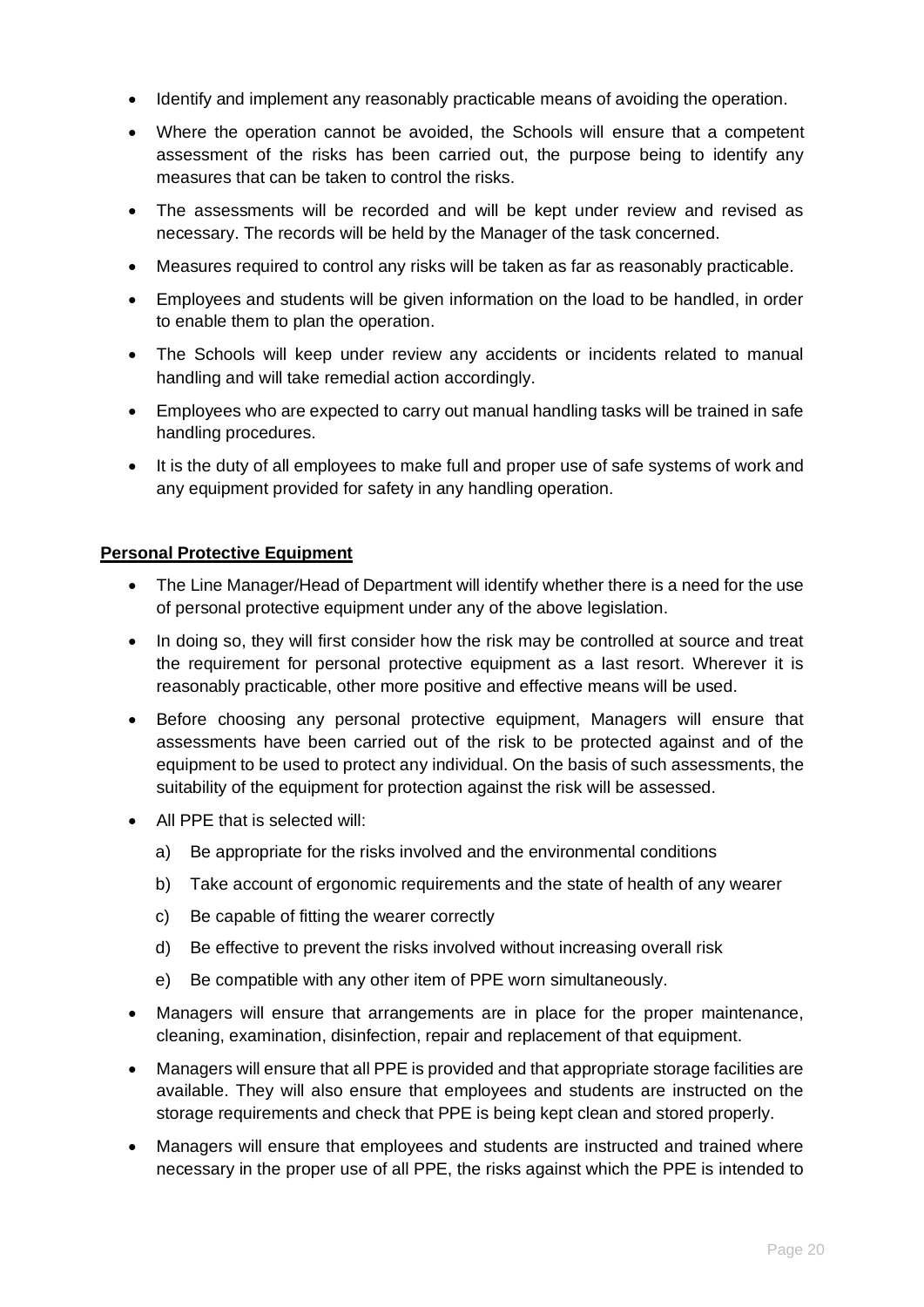be effective and any requirements for cleaning, examination, disinfection and reporting of defects.

- Managers will take all reasonable steps to ensure that all persons under their control make full and proper use of all PPE provided to them.
- Managers will ensure that records are maintained of the issue of items of PPE.

# **Work at Height**

- The policy will always be to avoid working at height wherever possible, e.g. by working on an item before it is fixed at high level.
- Where avoidance of work at height is not possible, the decision on access will be based upon a risk assessment which will take account of:
	- o How long the task will take
	- o Whether access is required to one place or a range of places
	- o How many people will be working at height
	- o What equipment will have to be carried to height and what materials stored there

And, if applicable:

- Whether the location permits safe erection of permanent access equipment and whether this can be secured against unauthorised access
- Ground conditions for the safe erection of a scaffold or operation of a mobile platform
- Risks caused by the activity of erecting or using platforms
- Working at any height above the floor or ground could be considered to be risky, and so there is no minimum height at which these measures will be taken but experience and common sense is to be used when assessing risks.
- Work at height generally involves the use of ladders or stepladders where permitted. Only competent and authorised employees will be permitted to use these.
- Prior to using any access equipment, employees are required to verify that the equipment is safe and suitable for use by means of visual inspection.
- Access or fall-arrest equipment that may be used in theatre production will be subject to specific procedures implemented by the Production Manager.
- The Head of Facilities operates a permit-to-work system for significant work at height such as roof access.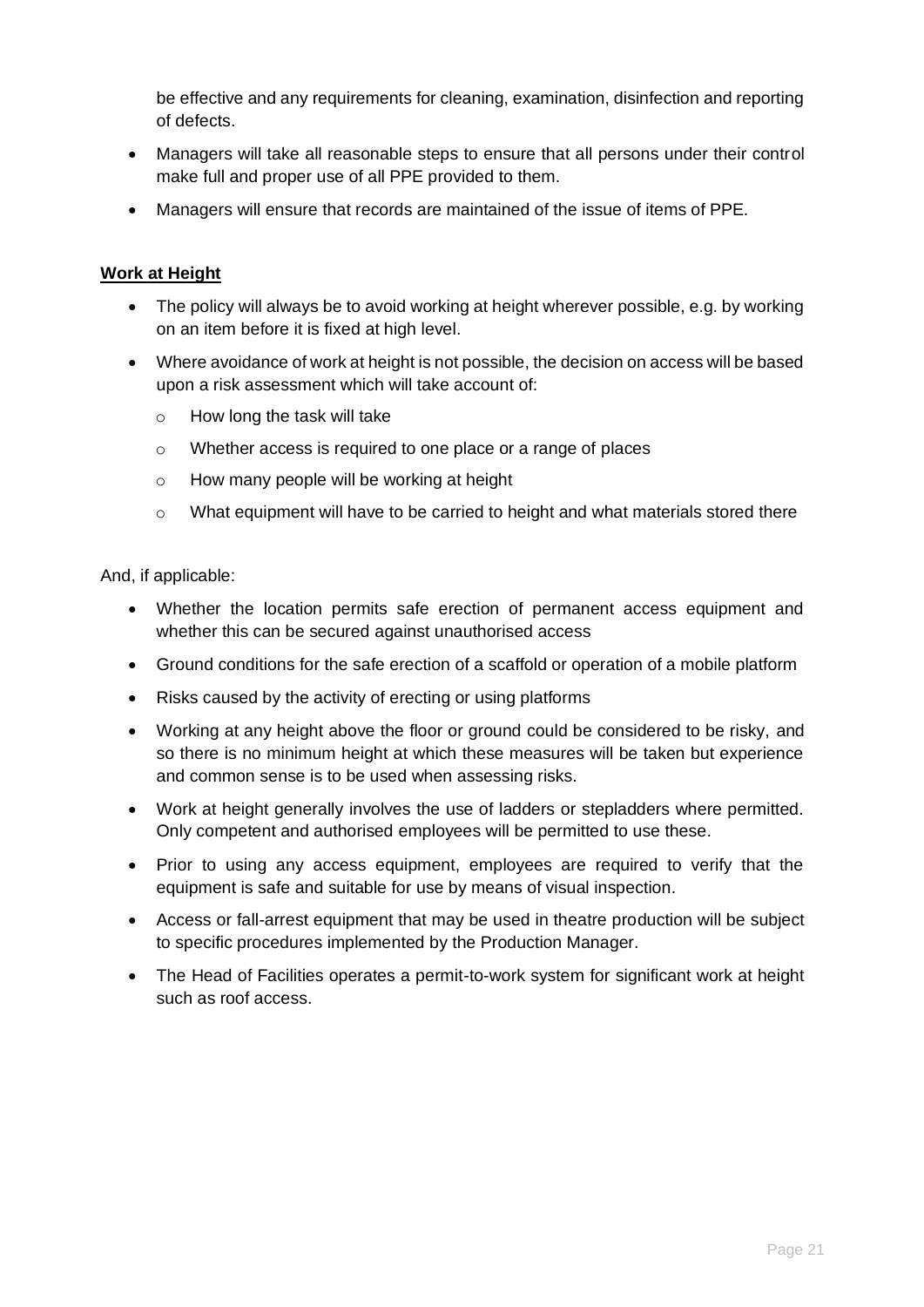#### **Management of Contractors**

- Health and safety aspects will be given equal consideration to commercial matters in the choice of any contractor.
- The selection of contractors with suitable health and safety credentials is ensured by managing this through a third party specialist consultant who will implement the controls on behalf of the Schools.
- Long-standing contractors will be asked periodically to provide copies of their revised Health and Safety Policy documents.
- Written risk assessments will be requested from contractors in respect of any significant risks associated with their work.
- Method Statements will be required for all construction work and all work involving significant risks such as roof work and hot work.
- The Schools will ensure that contractors are provided with information and instructions concerning any hazards on site and the procedures for avoiding hazard areas.

### **Display Screen Equipment**

Display screen equipment (DSE) is not a health risk in itself, but problems can arise in the way that it is used. It is the policy of the organisation to adhere to the requirements of the Regulations, and the following have been carried out or are planned:

- All DSE users as defined in the Regulations will be identified by their Managers.
- Any risks to health or safety associated with display screen work will be assessed and the assessment will be kept under review. The assessments will be carried out by the DSE users themselves using a checklist which will be reviewed by their Manager.
- Any risks that are identified will be remedied within a reasonable time.
- The work of every DSE user will be planned by the user and their Manager to enable them to have adequate flexibility and mobility including such change from DSE work as to minimise the risk of fatigue.
- Every DSE user will receive basic health and safety training / instruction to enable them to plan their work and adjust their workstation to minimise any risk to health or safety.
- All DSE users have a right to eye and eyesight tests at the expense of the Schools. Those users found to require sight correction for DSE work will have the basic cost of only that correction provided by the Schools.
- The Schools will provide suitable adjustable chairs and properly designed desks to enable the correct layout of all DSE and associated equipment, and staff will be consulted in the selection and layout of the workstation equipment.
- Employees are encouraged to report to their Manager any concerns or discomfort associated with their workstations.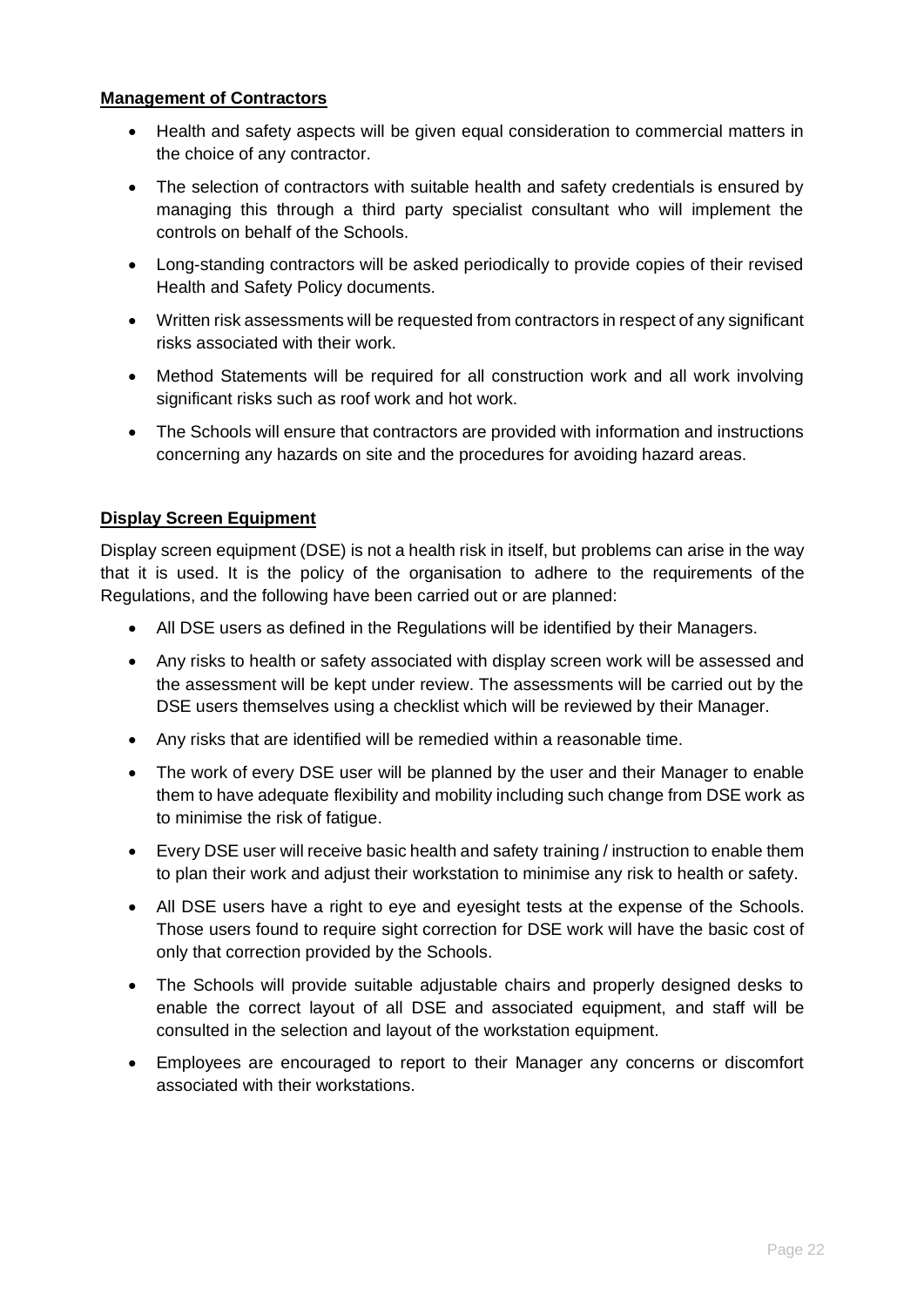### **Monitoring of Health & Safety**

- The Schools have a clear commitment to monitor the way health and safety is managed.
- Monitoring will be carried out in a systematic way, in accordance with a plan coordinated by the Head of Facilities.
- The purpose of monitoring will be to review regularly the arrangements in place for the management of health and safety, in order to determine whether they are adequate and effective and whether further measures are required in order to meet a proper level of health and safety management.
- The monitoring plan will normally encompass the following:
- Annual review and audit of the health and safety management arrangements and risk assessments will be carried out by external health and safety consultants
- Any accident and incident records will be reviewed by the Health & Safety Management committee.
- A programme of premises inspections.

### **Arrangements for Consultation**

- Employees will be consulted in good time about matters relating to their health and safety at work. Those matters will include:
- Any measure at workplace which may substantially affect their health and safety
- Arrangements for competent persons nominated for the purposes of health and safety management or emergency procedures
- Information about risks to health and safety
- The planning and organising of any health and safety training
- The health and safety consequences for them of any new technology planned to be introduced to the workplace
- Day-to-day communication is carried out by means of e-mail and it is planned that a digital health and safety information centre will be set up.

### **Young Persons**

Young persons under the age of 18 years are considered to be particularly at risk from the hazards that are presented in the workplace because of their perceived lack of awareness, inexperience and immaturity (both physical and mental). Consequently, the School will ensure that a specific risk assessment is conducted for all Young Persons prior to commencement of employment to ensure that all necessary measures are put in place to safeguard their health, safety and well-being beforehand.

The Heads of Departments are responsible for ensuring that all Young Persons are assessed prior to the commencement of work. The assessment is to take into consideration the full nature of the work and the specific hazards present in order to determine if the current controls and precautions are sufficient or whether additional controls are necessary.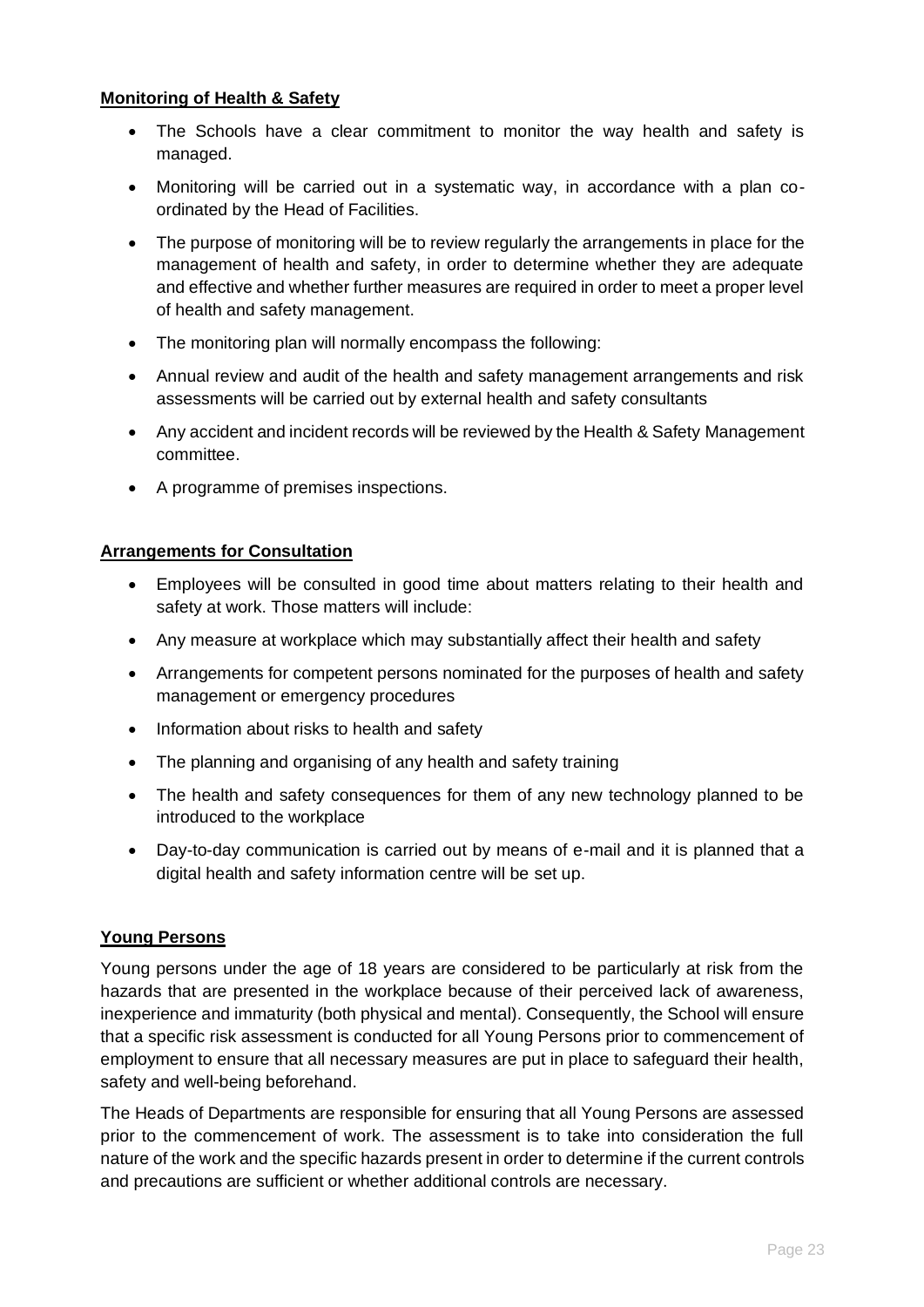The Principal will ensure a suitable mentor is appointed with whom the Young Person can confide in. The Mentor will assist the Young Persons to ensure that they are provided with appropriate induction and job specific training and instruction and will be responsible for ensuring the close supervision of the Young Person.

### **New and Expectant Mothers**

The School has strong obligations towards its employees who become pregnant or who have recently given birth. In accordance with Regulation 16 of the Management of Health and Safety at Work Regulations 1999 the School, on notification, will assess the individual and their workplace to ensure they, (and the unborn child) are not exposed to undue risk.

Employees becoming pregnant or having recently given birth are to notify their Line Manager / Head of HR so that a risk assessment can be carried out and appropriate arrangements made.

The risk assessment is to be reviewed at regular periods with the individual to ensure any necessary adjustments to the work or workplace can be identified and taken. In some cases, special provisions, such as altering the individual's conditions or hours of work if it is reasonably practical to do so will be taken. Alternatively, dependant on the circumstances at the time, the School may suspend the individual from further work, on full pay, in accordance with the Employment Rights Act.

In order to protect the unborn child, if the School becomes aware of any case of Rubella (German Measles) / Chicken Pox among the staff the expectant mother will be informed immediately and given to opportunity to be suspended from work (on full pay) in order to minimise the risk of exposure.

### **Lone Working**

A lone worker is a person who works where there are no other members of staff present on the same floor at the same time and without close or direct supervision in a wide variety of situations. This could include being off-site or outside a building.

Lone workers should not be at more risk than other employees, although such activities may require extra risk control measures. Precautions should take account of normal work and foreseeable emergencies, e.g. fire, equipment failure, illness and accidents. The Head of HR shall identify situations where people work alone and ensure site specific assessments are completed where required.

Staff who come into contact with members of the public could be exposed to verbal abuse or even threats of violence. Whilst such occasions are rare, staff are trained in managing conflict to assess the situation and employ suitable responses.

The Head of Facilities is responsible for:

- Ensuring that written role and task risk assessments are carried out and reviewed regularly.
- Putting procedures and safe systems of work into practice which are designed to eliminate or reduce the risks associated with working alone;
- Ensuring that individuals identified as being at risk are given appropriate information, instruction and training;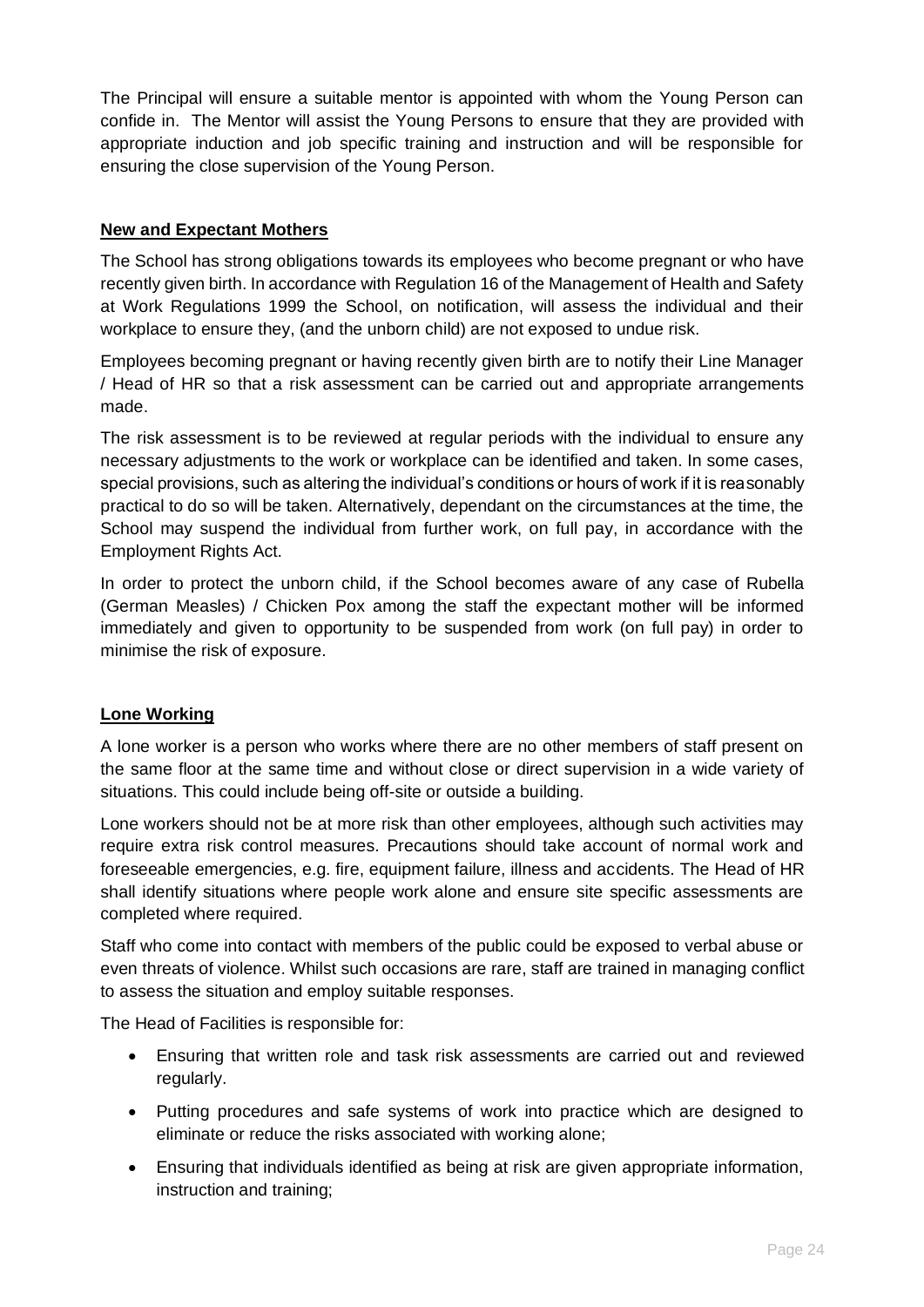- Ensuring that response arrangements are clear, workable and appropriate support is given to those involved in any incident;
- Managing the effectiveness of preventative measures through a system of reporting, investigating and recording incidents;
- Ensuring that Lone workers are suitably experienced, have received suitable supervision, instructions and, training on the risks they are exposed to and the precautions to be used.

These tasks may be delegated to Heads of Department or Line Managers for each section.

Lone Workers are responsible for:

- Taking reasonable care to look after their own Health and Safety;
- Co-operating and complying with any control measures designed to eliminate or reduce the risk of lone working.
- Safeguarding the Health and Safety of other people affected by their work;
- Participating in training designed to meet the requirements of the Health and Safety policies and procedures;
- Operating authorised equipment in accordance with relevant safety instructions and any training they have been given;
- Reporting any dangers or identified areas of risk as soon as practicable to an appropriate manager. This will include any accidents, or incidents that could have given rise to an accident;
- Notifying their manager, at the first opportunity, of any change in their ability to undertake their role, including any adverse medical conditions.

Employees requiring advice or who have concerns regarding lone working can seek advice from the Head of HR who will, if necessary, arrange specialist advice and assistance to determine the appropriate course of action to eliminate or control the risk factors

### **Working Time**

It is the School's policy to eliminate the need for employees to work excessive hours without appropriate breaks.

The following will be provided:

- Employees will be provided an uninterrupted break of 20 minutes every 6 hours worked during the working day.
- Young Workers, under 18 years of age will be provided an uninterrupted break of 30 minutes every 4.5 hours worked during the working day.
- Employees will be provided with a rest period of 11 consecutive hours rest in each 24 hour period
- Young Workers, under 18 years of age will be provided with a rest period of 12 consecutive hours rest in each 24 hour period
- An Employee will be provided with one day off a week; this can be averaged over 2 weeks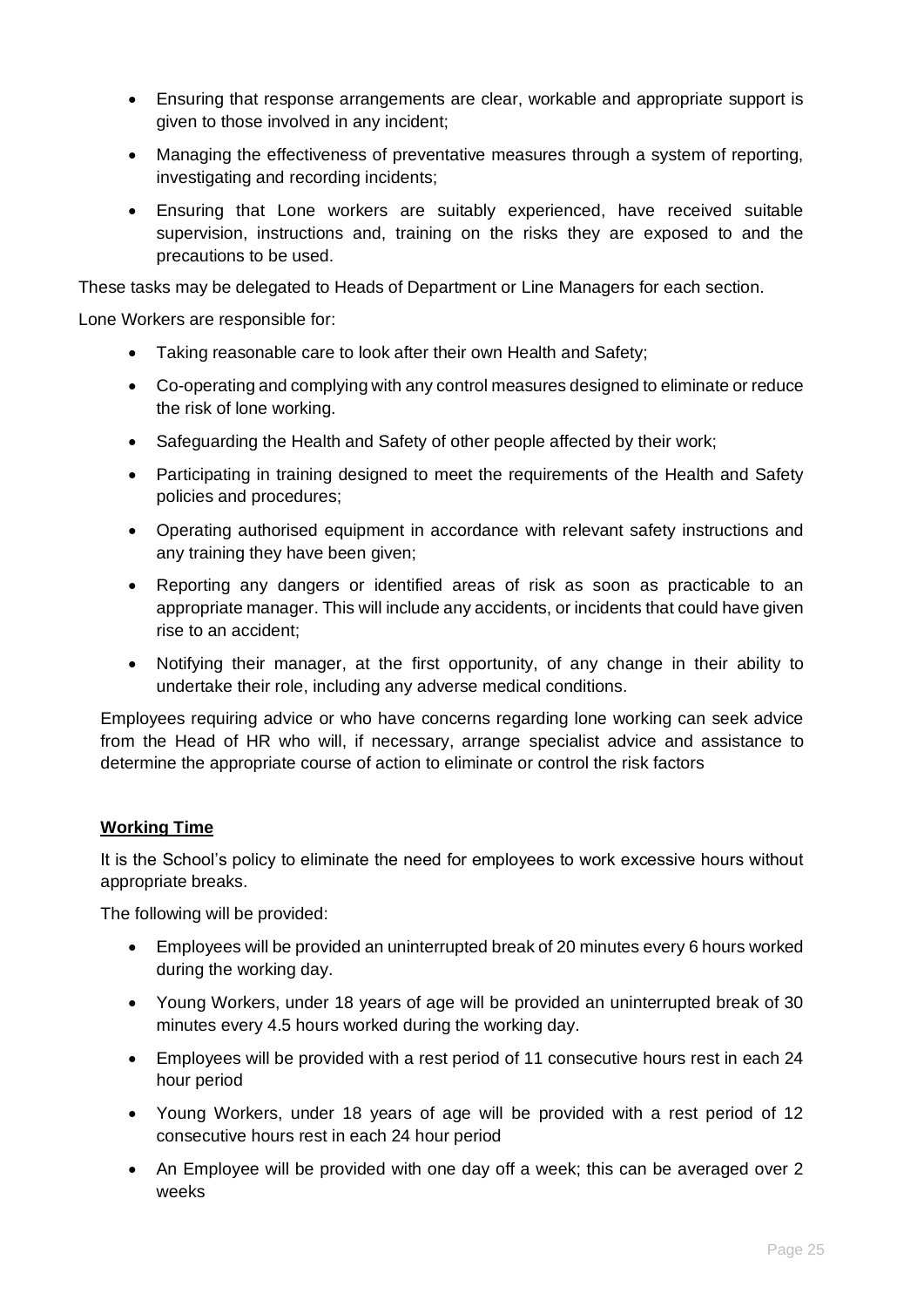• Young Workers, under 18 years of age will be provided with 2 day off a week; this cannot be averaged over 2 weeks

A record of working hours will be kept and averages of defined 17-week periods will be maintained by the Head of HR. Excessive work is defined in excess of 48 hours.

### **Health Surveillance**

Due to the known risk of long-term ill-health effects of exposure to Wood Dust and Medium Density Fibreboard (MDF), the School may establish, in addition to routine monitoring of the working environment, a programme of health surveillance in order to identify any adverse effects at an early stage. Health effects may include Nasal Cancer and respiratory problems which include occupational Asthma.

Health surveillance and pre-employment/routine medicals will be arranged by the Facilities and Production Mangers who will maintain the appropriate Health surveillance/Immunisation records with the individual's personnel file. Records of health surveillance for each of our employees will be retained for 40 years.

Where necessary, employees will be submitted for further medical examinations and tests to ensure that any abnormalities noted during routine screening are addressed as soon as practical. During periods of additional screening, and in consultation with the individual, the Facilities or the Production Manger will arrange for the employee to be employed on other duties away from the hazard.

#### **Health & Safety Advice**

In accordance with the Management of Health and Safety at Work Regulations 1999, the School has access to competent Health & Safety advice. This advice is available from:

#### **R B Health and Safety Solutions Ltd**

#### **0845 2571489**

#### **admin@rbhealthandsafety.co.uk**

Qualifications in Health & Safety includes:

MSc in Occupational Health and Safety Management

Chartered Member of the Institute of Occupational Safety and Health (CMIOSH)

Corporate Member of the International Institute of Risk and Safety Management (MIIRSM)

NEBOSH Diploma in Occupational Health & Safety

NEBOSH Specialist Diploma in Environmental Management

#### **Data Protection**

The Head of Facilities will ensure the School will comply with the Data Protection Act 2018 when recording accidents. Individual record sheets will be removed and stored securely (keeping personal information confidential).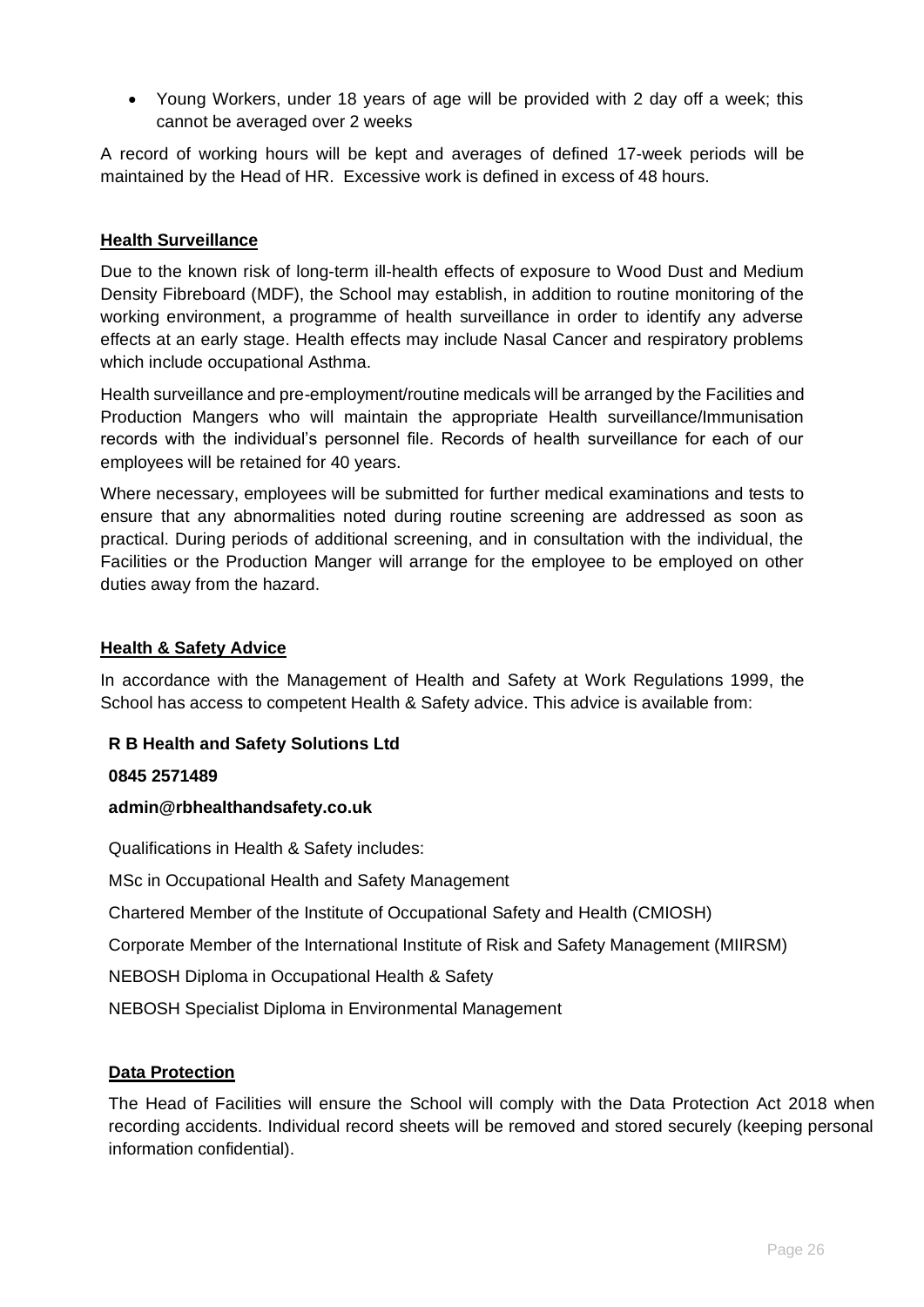# **Civil Claims**

The School will ensure claims for compensation for injury or damage suffered are handled correctly. Claims for compensation must be acknowledged within 21 days. Therefore it is important that any claim (and subsequent correspondence received) is notified to the Head of HR and acknowledged without delay.

Where the claim is verbal, ask the person making the claim to put their comments in writing and forward to the Head of Facilities, also make a note of any verbal comments and forward in the same manner.

Employees are not to engage in conversation regarding the claim and should never admit liability. If necessary, explain that the matter has been referred to the Head of HR in accordance with procedures

### **Occupational Stress**

Systems of work that give rise to risk of stress are clearly not safe, and the School therefore has a legal duty to make improvements, at least "as far as is reasonably practicable" to eliminate or adequately control the risk in accordance with the Management of Health and Safety at Work Regulations 1999.

The Health and Safety Executive defines stress as "the adverse reaction people have to excessive pressure or other types of demand placed on them". This makes an important distinction between pressure, which can be a positive state if managed correctly, and stress which can be detrimental to health.

The School is committed to protecting the health, safety and welfare of all our employees and recognises that workplace stress is a Health and Safety issue and acknowledges the importance of identifying and reducing workplace stressors.

To achieve this, the School will:

- Ensure jobs are 'do-able', matching the job with the person in it.
- Strive to identify all workplace stressors and control the risks from stress.
- Monitor stress levels through a combination of sickness absence monitoring and periodic surveys.

Employees requiring advice or who have concerns that they are affected by stress can seek advice from the Head of HR who will, if necessary, arrange specialist advice and assistance to determine the appropriate course of action to eliminate or control the risk factors.

#### **Environment**

The School will take all reasonable steps to minimize as far as practicable the impact of its activities on the environment. The School recognises its responsibility to the community and has therefore identified the aspects of its operations that may have an effect on the environment. The School does not consider its business to be of inherent damage to the environment, but it has identified certain areas which need to be controlled to minimize any detrimental environmental effect.

The School will endeavour to control its following activities:

- Consumption of energy;
- Use of packaging materials;
- Emissions: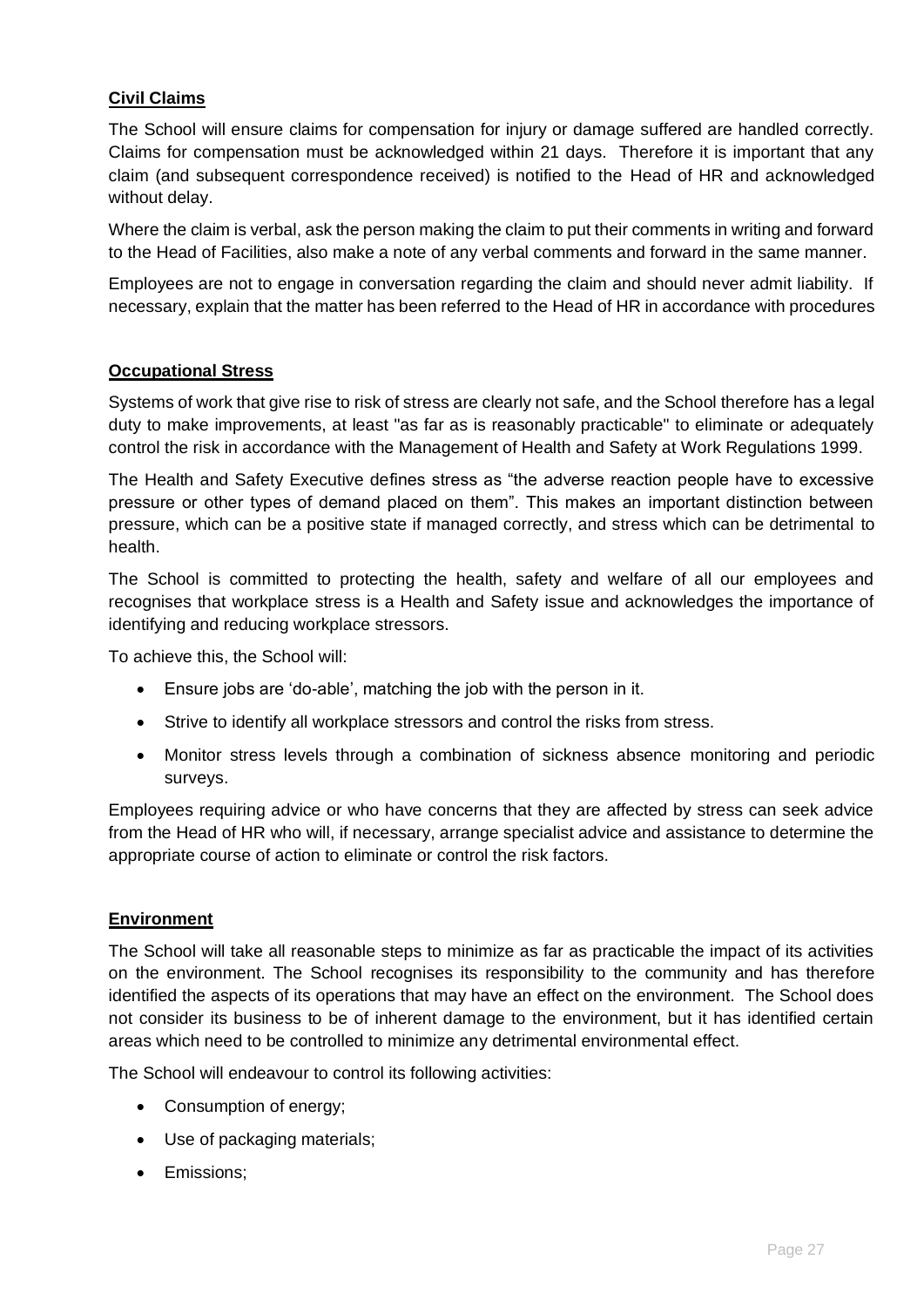- Use of transport;
- Volume and treatment of waste;
- Noise in residential areas.

The School will meet and where appropriate exceed the requirements of all relevant legislation, will seek to reduce the consumption of materials and will recycle waste where possible. In addition, the School will manage energy and fuel wisely and will minimise visual, noise and other impacts of its business on the local environment.

The Head of Facilities will lead the process of implementing this policy and will keep the policy under continual review.

### **Waste Disposal**

It is the policy of this school that where waste is generated during the course of its activities then that waste shall be disposed of in a controlled, safe and proper manner. Where such waste removal requires the application of special control measures to reduce hazards such as contamination, dust or risk of environmental pollution then laid down school procedures will be followed to render such waste removal inoffensive and free of risk so far as reasonably practicable.

The Principal will lead the process of implementing this policy and will keep the policy under continual review.

### **Legionella**

Legionella is an airborne bacterium and is found in a variety of water sources which produces a form of pneumonia caused by the bacteria penetrating to the alveoli in the lungs.

The HSE Approved Code of Practice (ACOP) L8 covers the requirements of where plant is at risk of the development of legionella exists.

Legionella bacteria may contaminate and grow in water systems such as hot and cold-water services and showers.

The bacteria survive low temperatures and thrive at temperatures between 20-45ºC if conditions are right ie: if a supply of nutrients is present such as rust, sludge, algae and other bacteria.

#### Procedure:

A competent person should identify any sources of risk;

- Water systems incorporating a cooling tower.
- Water systems incorporating an evaporative condenser.
- Hot and cold-water systems.
- Other plant and systems containing water which is likely to exceed 20ºC and which may release a spray or aerosol during operation or when being maintained.

A Risk Assessment will be conducted if working in an environment where any such water systems may present a risk.

A scheme (or plan of action) should be prepared for prevention of the identified risk.

• Implement and manage the controls and precautions;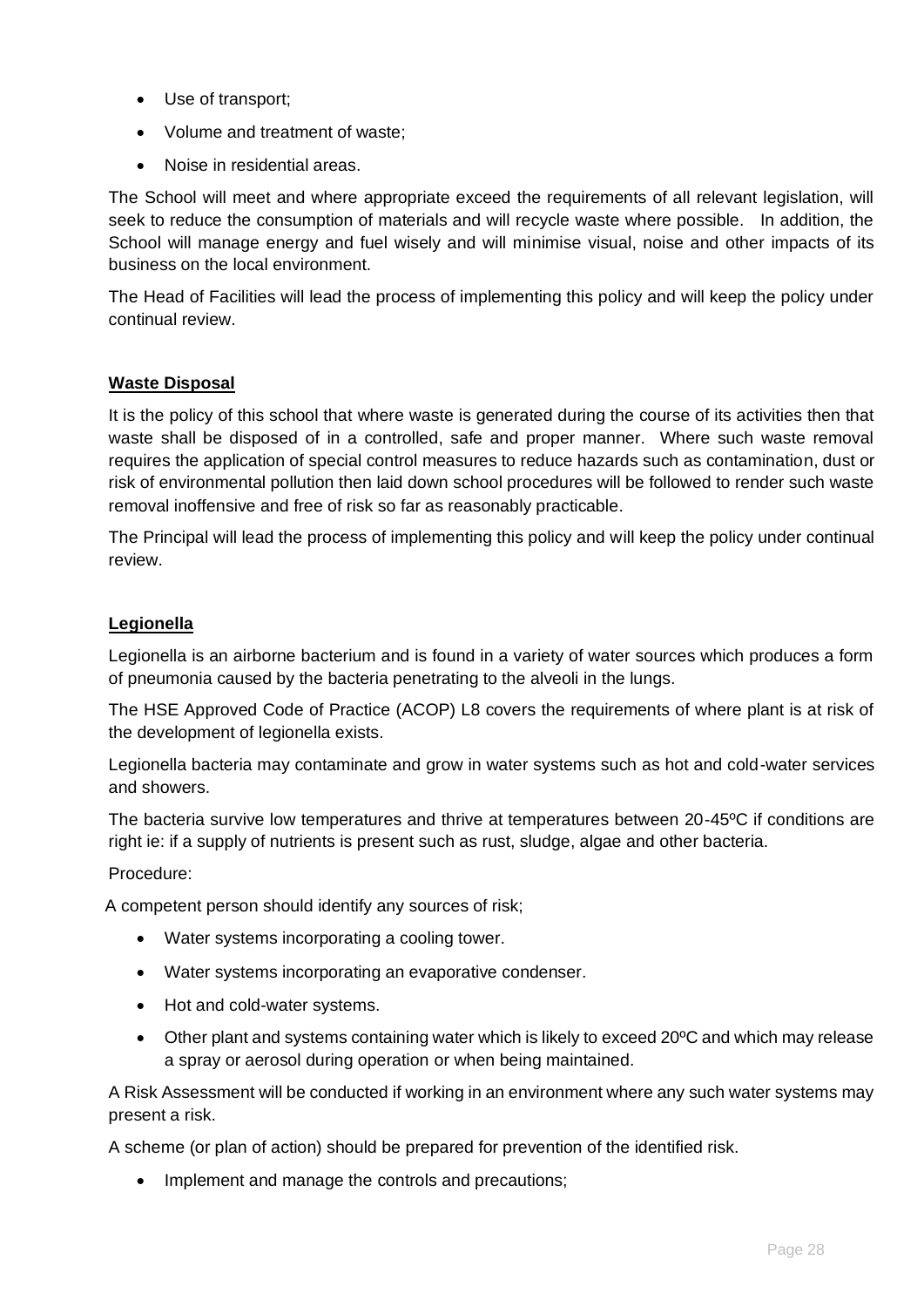- Ensure that the release of water spray is properly controlled.
- Avoid water temperatures and conditions that favour the growth of Legionella and other micro-
- organisms.
- Ensure water cannot stagnate anywhere in the system by keeping pipe lengths as short as possible or by removing redundant pipe work.
- Avoid materials that encourage the growth of Legionella. Keep the system and the water in it clean and treat water to either kill Legionella (and other micro-organisms) or limit their ability to grow.

A logbook will be kept to record checks to ensure the control measures are effective

In most cases actions will be managed by a contractor appointed as the competent person. The risk assessment will identify local actions which are to be managed by the Theatre Management.

Records of local actions will be maintained detailing where applicable and as detailed in the risk assessment, temperature checks, flushing of all identified dead ends, shower head descaling, all conducted by a nominated competent person.

#### **Drugs and Alcohol**

Alcohol and drug abuse damages health and causes absenteeism and reduced productivity. Both forms of abuse can lead to serious accidents particularly when working at height or driving a vehicle.

The Company has a policy of zero tolerance regarding alcohol and non-prescription drugs.

This is particularly relevant in the use of company vehicles and equipment, but refers equally to consumption on the premises and in the workplace.

Non-compliance with these requirements may lead to instant dismissal and anyone deemed to be under the influence on arrival at work will be sent home without pay.

#### **Pyrotechnics**

Pyrotechnics are potentially dangerous and should be supplied specifically for stage use and used strictly in accordance with the manufacturer's instructions.

Procedure:

Before Pyrotechnics or Special Effects can be used on stage approval must be obtained from the Local Authority, at least 14 days prior to the event. If such approval has not been given the effect must not be used.

Pyrotechnics must be sited well away from the public, staff and performers and away from any fabrics or other flammable materials. As a general rule, no adult should be within 2m of the device when fired and a distance of 3m should be maintained for children.

The operator must have a direct line of sight from the firing position.

The operator will make the final decision whether it is safe to fire the device.

Pyrotechnics should not be stored in the same store as any flammable substances, such as gas cylinders, white spirit, paper or wood.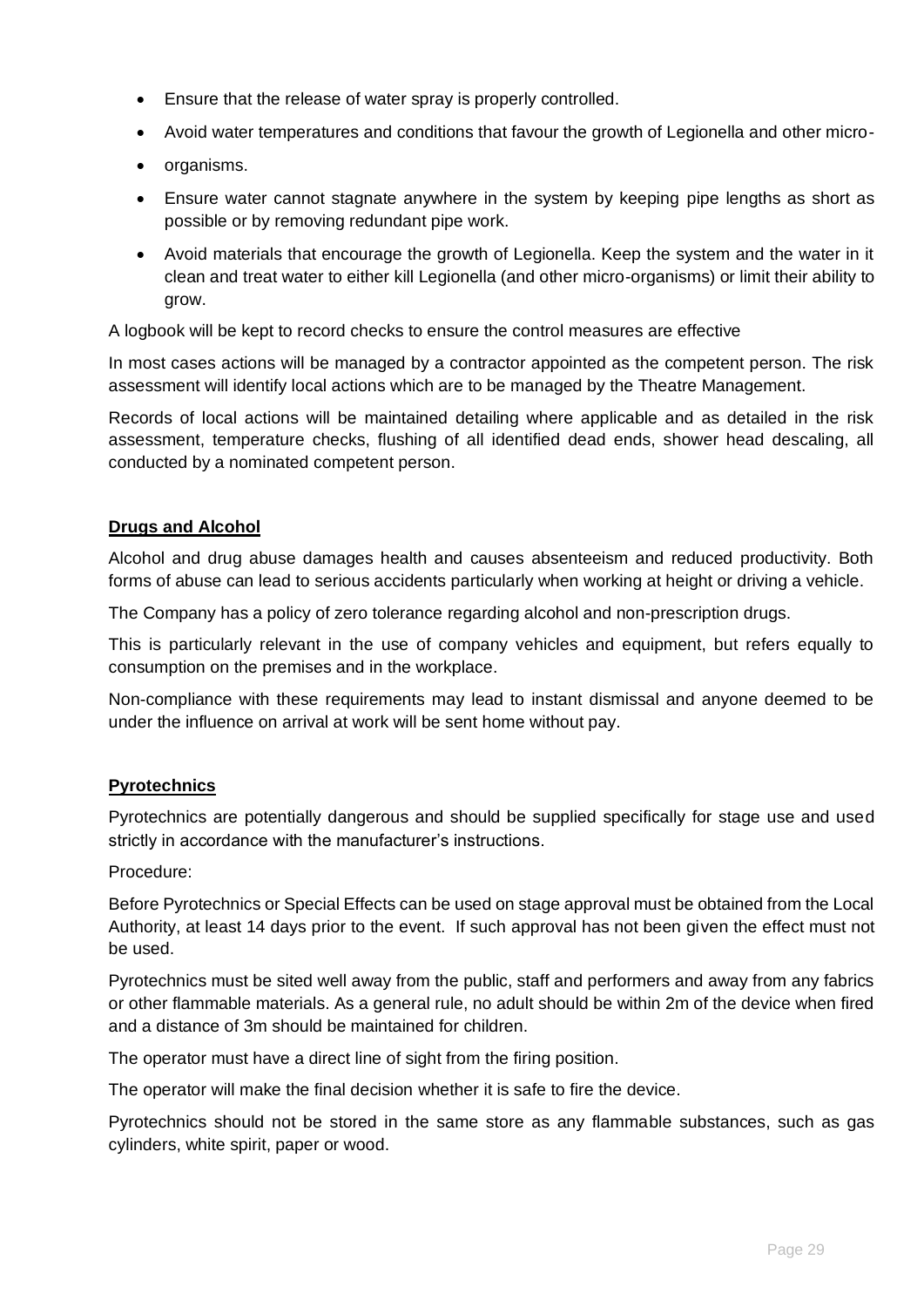Pyrotechnics should be stored in their UN certified transport boxes and not transferred to other containers, specifically not steel containments such as filing cabinets or drawers.

Boxes are to be securely closed after removing the daily show supply and returned to the store and relocked.

Each storage box should carry the explosive symbol together with a sign reading Danger – No Smoking – No Naked Flames in letters no less than 25mm high.

#### **Violence and Aggression.**

The Organisation will not tolerate its staff being subjected to any form of violence or unacceptable behaviour at work and will ensure that any allegations are investigated and that appropriate action is taken to deal with it.

Unacceptable behaviour could include verbal abuse, threatening postures or physical violence.

Violence at work or the fear of it happening can affect the performance of individuals and/or teams at work.

All staff are encouraged to report incidents which cause them harm or anxiety, in confidence to the Directors.

At risk staff will receive conflict management training.

#### **Welfare**

The Organisation will aim to achieve and maintain, so far as is reasonably practicable, those statutory required standards imposed by The Workplace (Health, Safety and Welfare) Regulations 1992 to avoid ill health and promote good health and employee welfare.

Adequate welfare facilities will be provided for employees, wherever reasonably practicable, at all premises occupied by the company.

'Welfare facilities' are those that are necessary for employee well-being, such as washing, toilet, rest and changing facilities, and somewhere clean to eat and drink during breaks.

#### **Vehicles and Driving on Business**

Any employee driving a vehicle on behalf of the organisation must fulfil the criteria required by the insurance relevant to that vehicle. They should also hold a current and valid driving licence and seek permission from the key holder before driving the vehicle.

Before driving any vehicle, the employee is responsible for checking it for obvious defects and basic roadworthiness and reporting anything that cannot be corrected on the spot.

When driving the vehicle, the employee must be in accordance with Road Traffic Legislation and the Highway Code at all times.

If they are involved in any accidents, damage however minor, or road traffic violations, this must be reported immediately to their Management. Any faults or concerns arising during use must also be reported on return.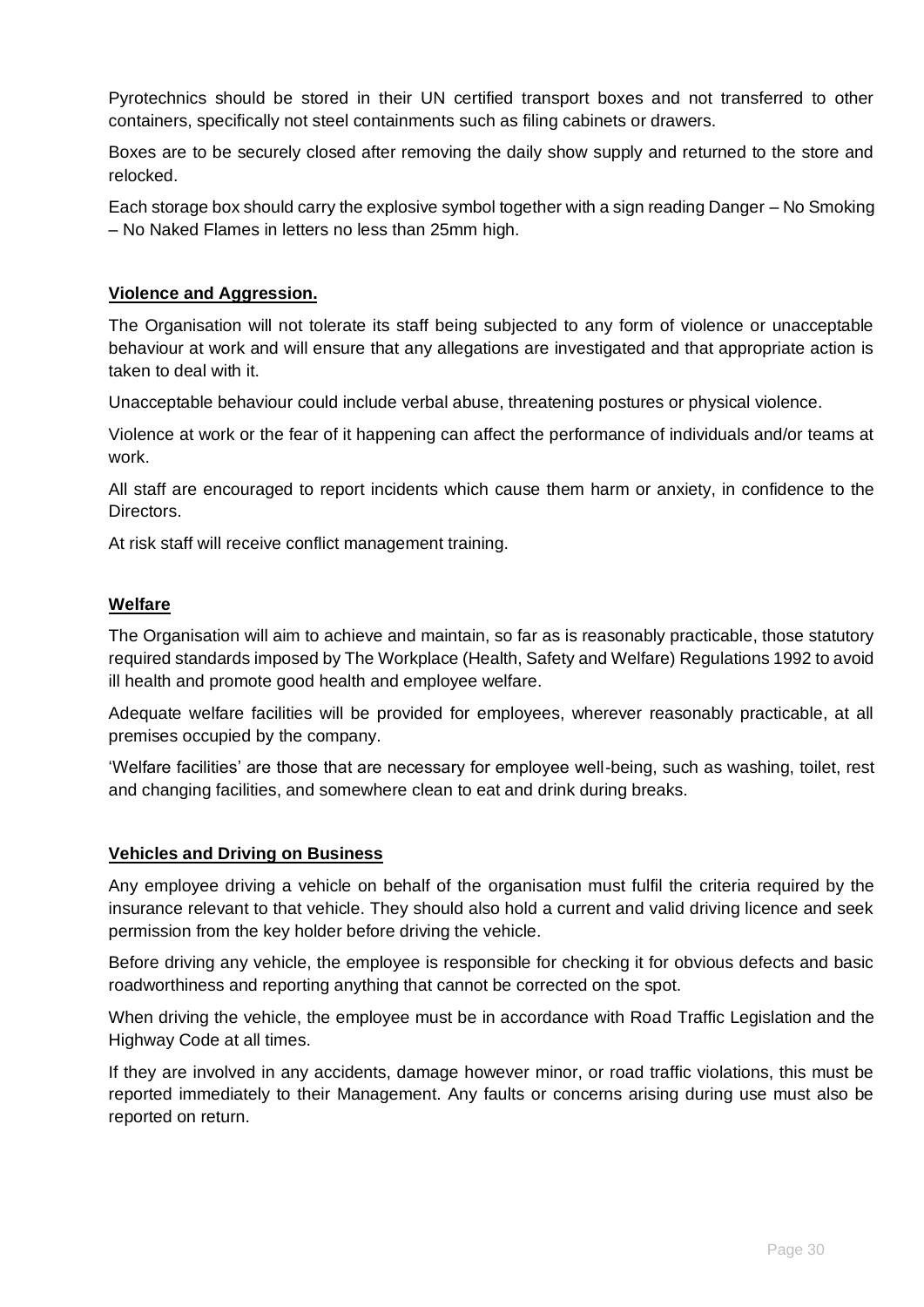Procedure / Driver Checklist:

- Inform management of any changes in circumstances, e.g. penalty points, use of any prescription medication that affects their ability to drive safely, etc.
- Report any vehicle defects using the vehicle defect sheets to management and not to drive defective vehicles until defect has been rectified.
- Be aware of what action needs to be taken in an emergency situation, using incident report sheets where applicable and informing their Manager at the earliest convenience.
- Ensure you are physically fit to drive and inform management of any health problems or personal circumstances, which could make driving hazardous.
- Do NOT drive while under the influence of alcohol or drugs. Remember some prescription drugs can adversely affect your ability to drive.
- Have regular eye tests and ensure that any necessary corrective eyewear is worn advising management of any changes.
- Don't use a mobile phone while driving.
- Follow advice on route planning when supplied by management, ensure that suitable breaks are included to prevent fatigue, allow extra journey time and breaks where required, allow for bad weather, traffic congestion etc.
- You should not carry unauthorised passengers as you will; not be insured.

#### **Construction Design and Management.**

[The Construction \(Design and Management\) Regulations 2015 \(CDM 2015\) a](http://www.legislation.gov.uk/uksi/2015/51/contents/made)pply to all construction projects, including those undertaken in the entertainment industry. A project includes all the planning, design and management tasks associated with construction work. For example, the building, fitting out and taking down of temporary structures for TV, film and theatre productions and live events.

CDM 2015 is not about creating unnecessary bureaucracy. It is about securing the health, safety and welfare of those carrying out construction work and protecting others who the work may affect, from harm.

This guidance should be read in conjunction with HSE's [L153: Managing health and safety in](http://www.hse.gov.uk/pubns/books/l153.htm)  [construction.](http://www.hse.gov.uk/pubns/books/l153.htm)

The Construction (Design and Management) Regulations 2015;

CDM 2015 makes the general duties of the Health and Safety at Work etc Act 1974 more specific. They complement the general Management of Health and Safety at Work Regulations 1999 and integrate health and safety into the management of construction projects.

The aim is for construction health and safety considerations to be treated as a normal part of an event/production's management and development, not an afterthought or bolt-on extra. The objective of CDM 2015 is to reduce the risk of harm to those that have to build, fit out, use, maintain and take down structures.

The key principles are:

• Eliminate or control risks so far as is reasonably practicable.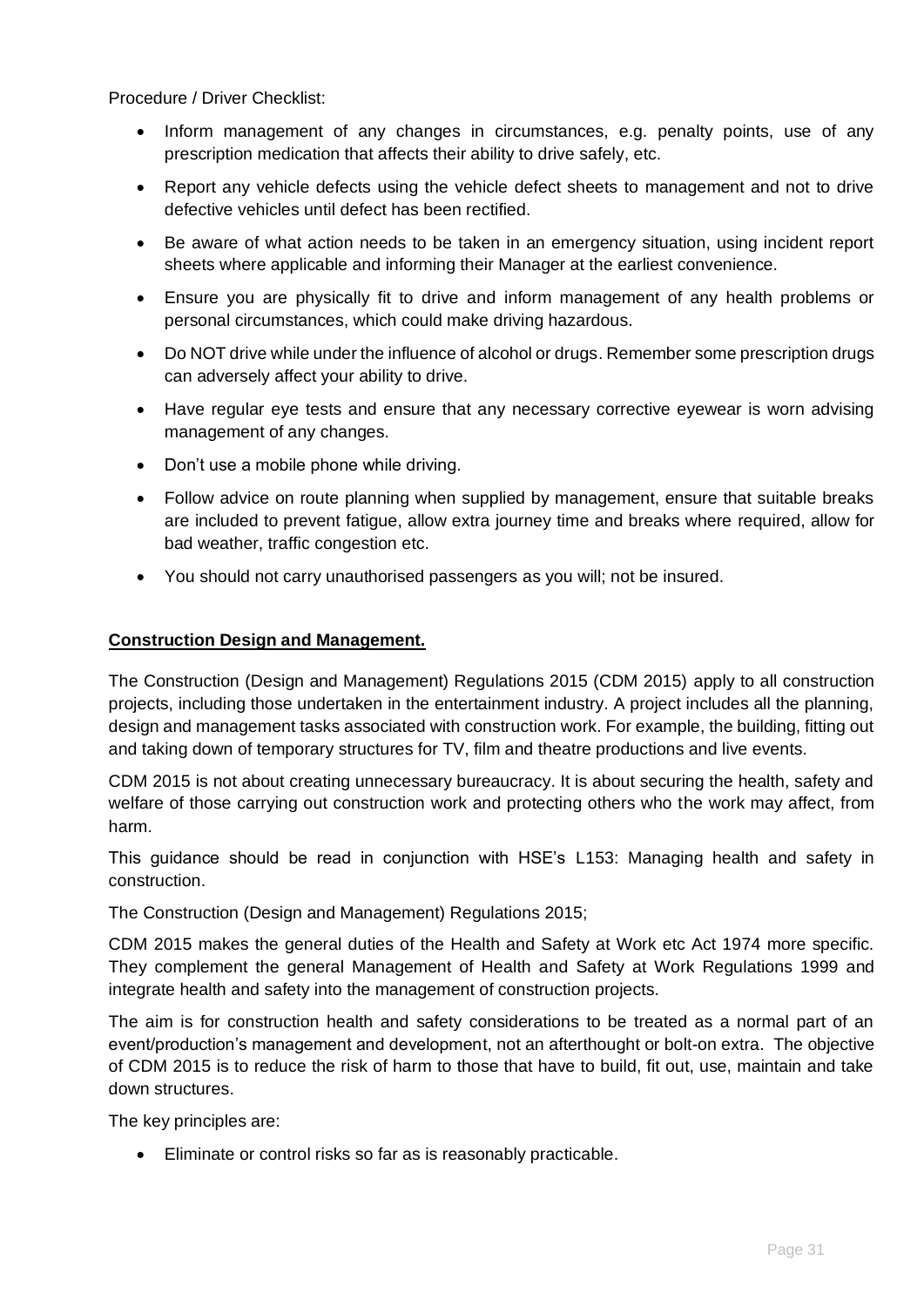- (This means balancing the level of risk against the measures needed to control the real risk in terms of money, time or trouble. However, you do not need to take action if it would be grossly disproportionate to the level of risk)
- Ensure work is effectively planned;
- Appoint the right people and organisations at the right time;
- Make sure everyone has the information, instruction, training and supervision they need to carry out their jobs safely and without damaging health;
- Have systems in place to help parties cooperate and communicate with each other and coordinate their work; and
- Consult workers with a view to securing effective health, safety and welfare measures.

Any actions you take to comply with CDM 2015 should always be proportionate to the risks involved.

CDM 2015 defines a number of roles with different duties within construction projects.

The three main CDM roles are:

- Client,
- Designer and
- Contractor.

For projects involving more than one contractor, the additional roles of principal designer (PD) and principal contractor (PC) are required to plan, manage, monitor and coordinate the work.

These roles and their duties can be integrated into the overall safety management process for an event/production.

Organisations and/or individuals may hold more than one role. For example, by being both a designer and a contractor.

#### Procedure:

A safety file will be held for each production which will hold;

- Risk Assessments and/or Show Riders.
- Production Risk Assessment.
- Technical detail on rigging and loadings.
- Production inductions site attendance registers.
- Safety Instructions and Evacuation procedure signed toolbox talks.

#### Co-production

There may be occasions where the venue would jointly hold the role of CDM client. Principal Contractor and Principal Designer with the Production Organisation for a typical theatre co-production.

#### In-House production.

The producing organisation may also hold the role of client and retain the roles of Principal Contractor and Principal Designer in a situation where the production is produced in-house.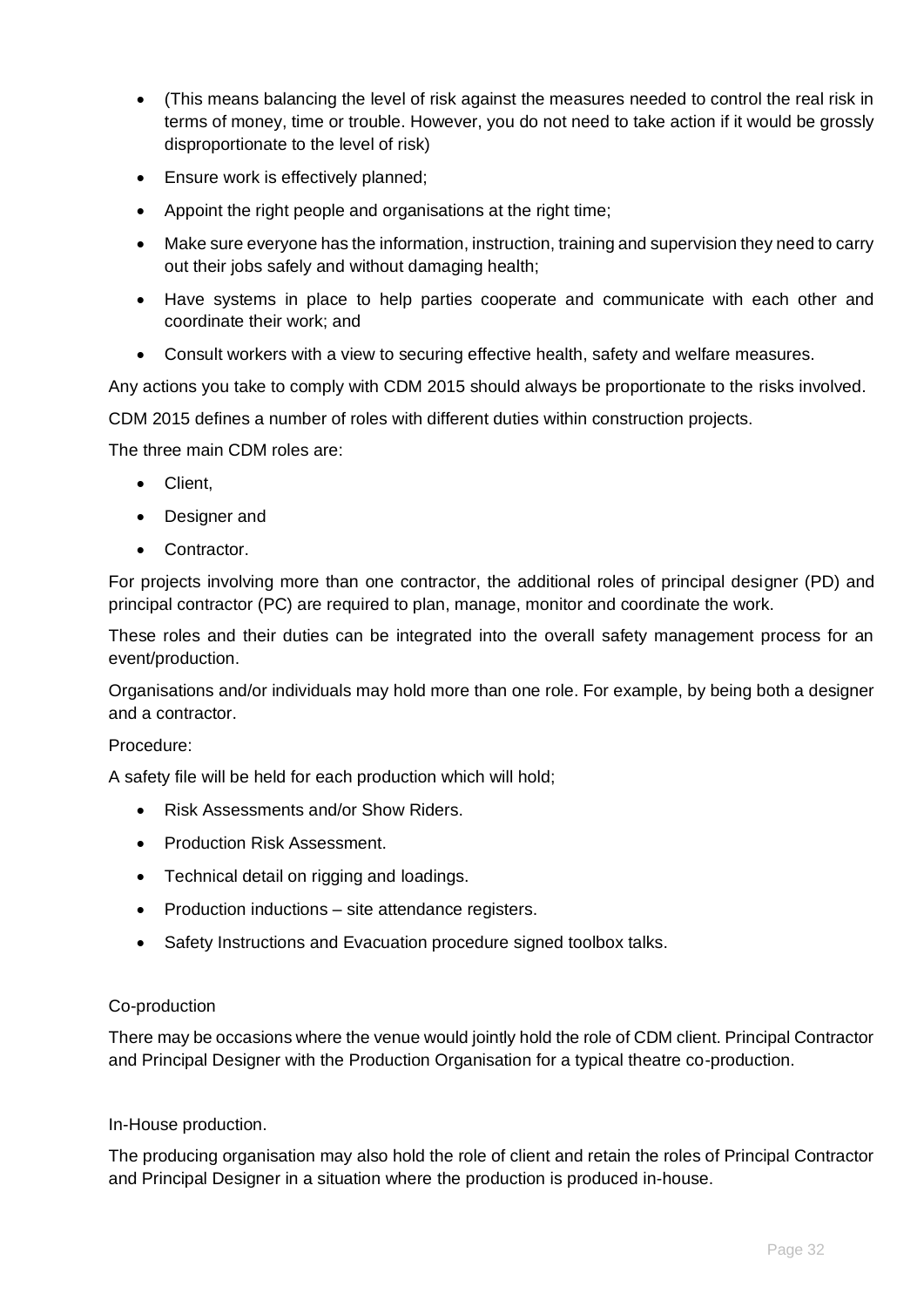In either of these situations further advice should be sought before commencement of the project.

For notifiable projects (where planned construction work will last longer than 30 working days and involves more than 20 workers at any one time; or where the work exceeds 500 individual worker days), we must:

- [Notify HSE in writing with details of the project.](https://www.hse.gov.uk/forms/notification/f10.htm)
- Ensure a copy of the notification is displayed in the construction site office.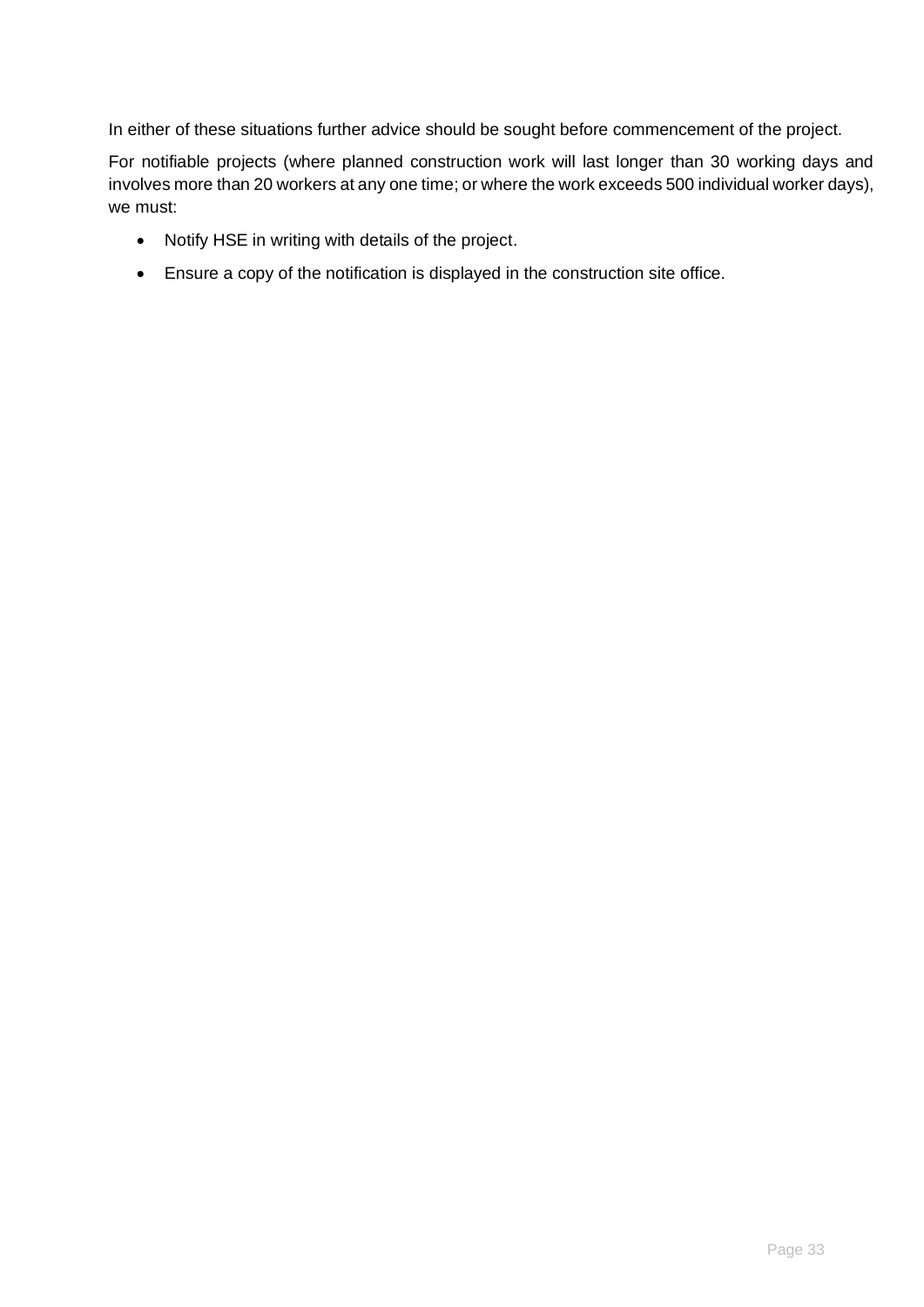# **POLICY SIGN OFF**

I confirm that I have read and understand the Health and Safety Policy.

I understand that I must speak to Frank Daniel, Head of Facilities should I have any Health and Safety concerns, and that I may request training as required.

Name

**Signature** 

Date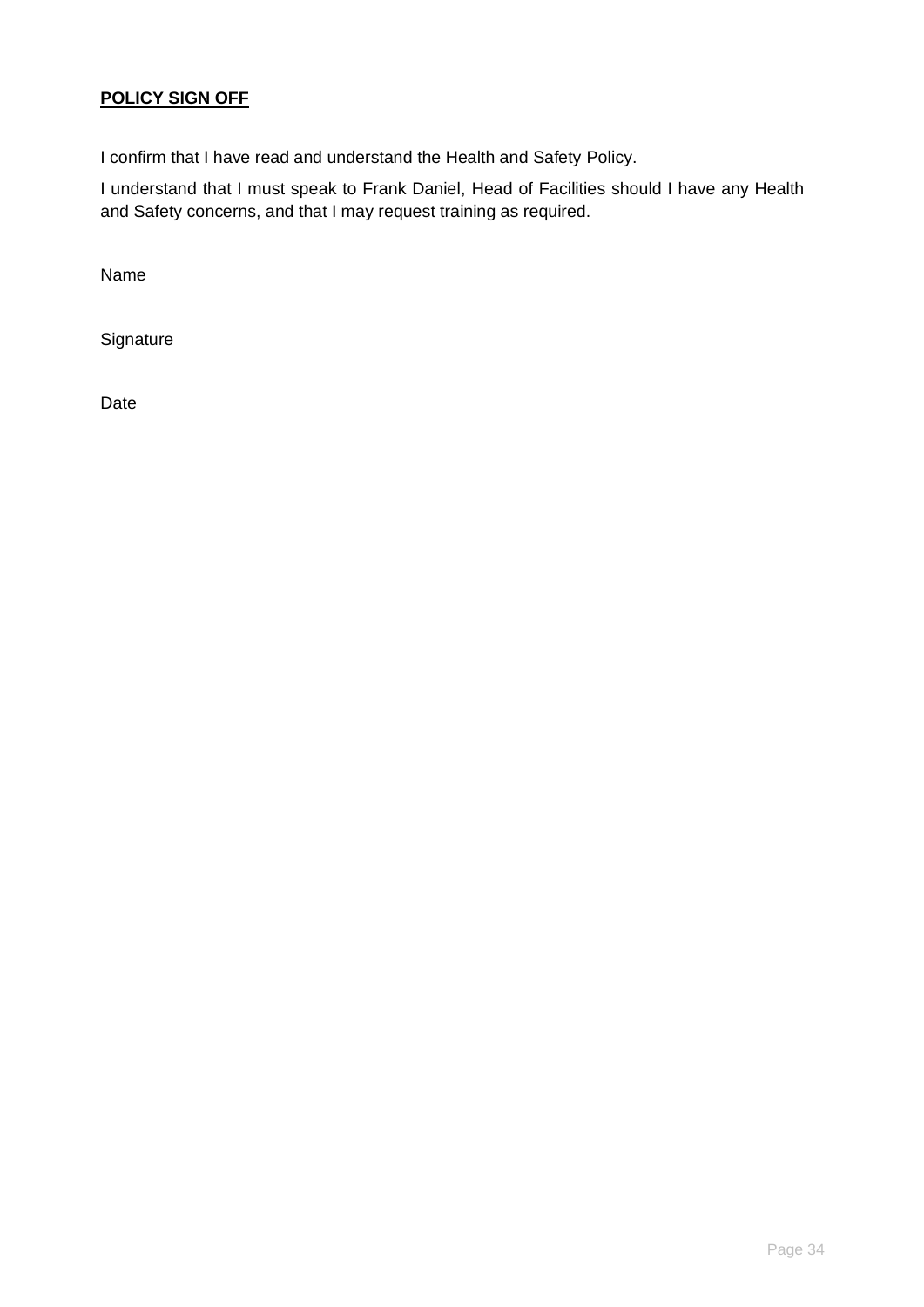# **Appendix 1. POLICY UPDATES**

| <b>DECEMBER 2020 POLICY CHANGES</b> |         |                                                           |  |  |
|-------------------------------------|---------|-----------------------------------------------------------|--|--|
| Page                                | Section | <b>Brief Description</b>                                  |  |  |
| $1 - 2$                             |         | Signatory added to the Health & Safety Statement.         |  |  |
| 3                                   |         | Header added "Organisational Duties and Responsibilities" |  |  |
| 14                                  |         | Accident procedure guidance updated.                      |  |  |
| 15                                  |         | Electrical safety for the Theatre added.                  |  |  |
| 28                                  | Added   | Legionnaires (Water Management)                           |  |  |
| 29                                  | Added   | Drugs and Alcohol                                         |  |  |
| 29                                  | Added   | Pyrotechnics                                              |  |  |
| 30                                  | Added   | Violence and Aggression                                   |  |  |
| 30                                  | Added   | Welfare                                                   |  |  |
| 30                                  | Added   | Vehicles and Driving on Company Business                  |  |  |
| 31                                  | Added   | <b>Construction Design and Management (CDM)</b>           |  |  |
| 35                                  | Added   | Appendix 1 - Policy changes section added.                |  |  |
| 36                                  | Added   | Appendix 2 - Covid-19 Policy                              |  |  |